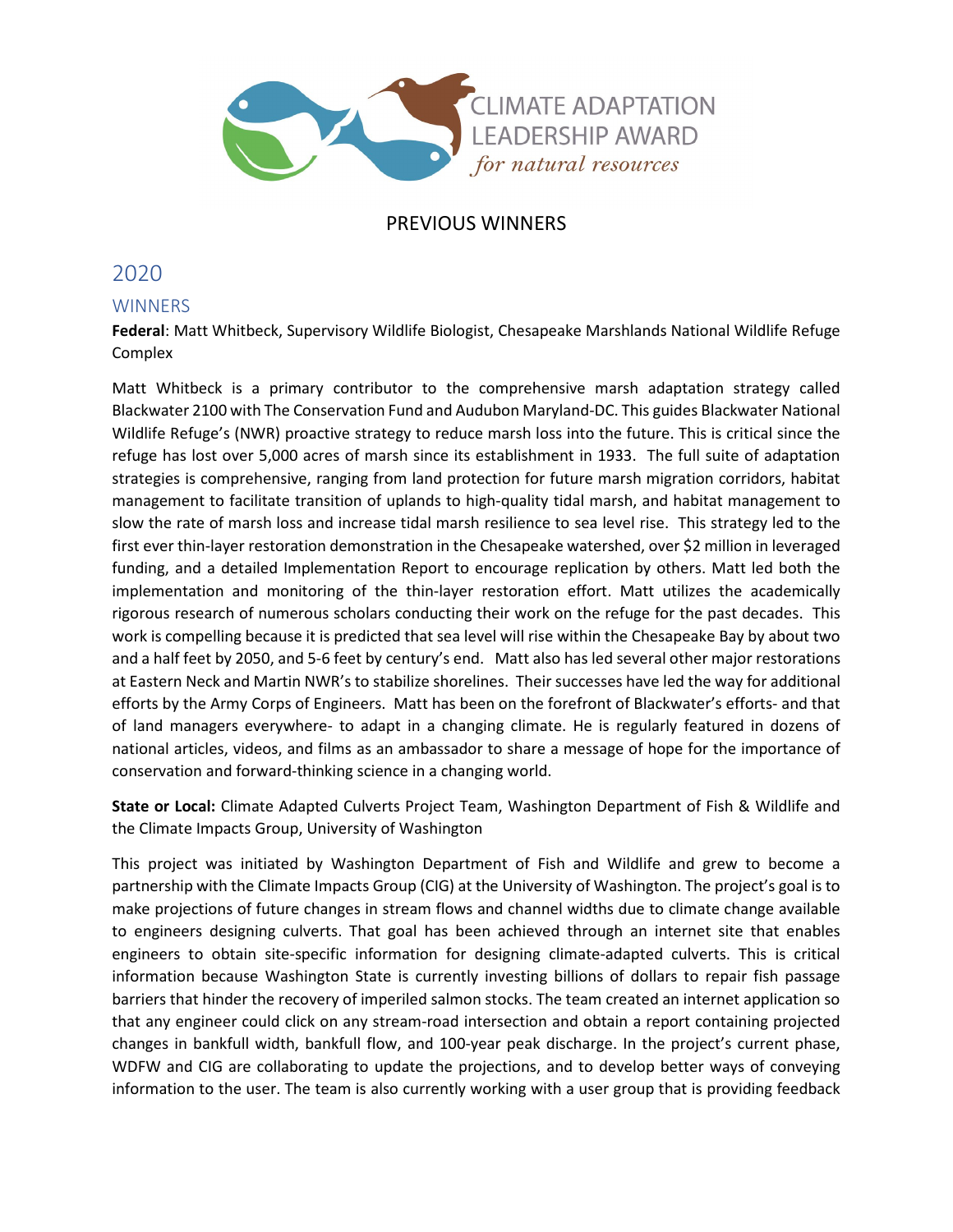

on how to improve this internet tool. The team has also conducted substantial outreach regarding climateadapted culverts and their internet tool for designing climate-adapted water-crossing structures. They have given numerous presentations to government agencies, NGOs, and tribes, and they also created a tri-fold brochure on climate-adapted culverts. This outreach has led to considerable interest in Washington State regarding regulatory requirements for climate-adapted culverts, and consequently, a state rule-making process was initiated earlier this year.

**Tribal:** Office of Environmental Resource Management and the Communications Team, United South and Eastern Tribes, Inc.

The United South and Eastern Tribes (USET) is a non-profit, inter-Tribal organization representing 30 federally recognized Tribal Nations in the north and southeastern United States dedicated to improving the capabilities of Tribal governments in effectively dealing with public policy issues. USET recognizes that Tribal Nations directly control 100 million acres, or 4%, of the land area of the U.S. Additionally, they participate in critical environmental stewardship programs on their larger ancestral homelands beyond reservation boundaries. Yet Tribal Nations remain underfunded and understaffed to address the magnitude of the impacts of climate change. One of the areas that Tribal Nations in the southeast have lacked in recent years has been staff capacity in managing natural resource impacts from climate change. To meet this ubiquitous need, USET applied to the BIA for a Tribal Climate Liaison position to serve specifically with advancing climate technical capacity among Tribal Nations. This employee has been working for USET for the past two and half years and should be credited with bringing awareness, climate science resources, planning tools, and bridge-building with other organizations to leverage financial and expertise resources to Tribal Nations. One of the metrics of success can be documented by the increased level of Tribal engagement in the southeast among federal agencies, universities and the Climate Adaptation Science Centers (CASCs). In short USET's Office of Environmental Resource Management has filled an important void in the last three years with respect to building the capacity of Tribal Nations in the eastern U.S. with planning for conservation to their lands, water, fish and wildlife while building important bridges with universities, NGOs, and state and federal agencies. Lastly, USET has kindly offered to connect with our graduate students who plan careers in conservation management, so they understand how to ethically and constructively work with Indigenous peoples and Tribal Nations.

#### **Non-Governmental:** Adaptive Reefscapes, Coral Reef Alliance

In 2015, the Coral Reef Alliance (CORAL) launched a pioneering research project to understand what actions we can take today to help corals adapt to climate change. The results, published in Nature Climate Change, show that evolution can help rescue reefs from the effects of climate change. The research shows that when we conserve a diverse portfolio of coral reefs species, variable environmental conditions and significant connectivity, we enable the necessary conditions for nature's survivors to spread their genes to future generations. The research also shows that adaptation is possible when local stressors are reduced across a network of sites. The result is an Adaptive Reefscape: a network of healthy reefs in which corals can adapt to climate change. A vitally important component of CORAL's Adaptive Reefscape approach is that the reefs within the network are healthy. This means that reducing direct threats to reefs,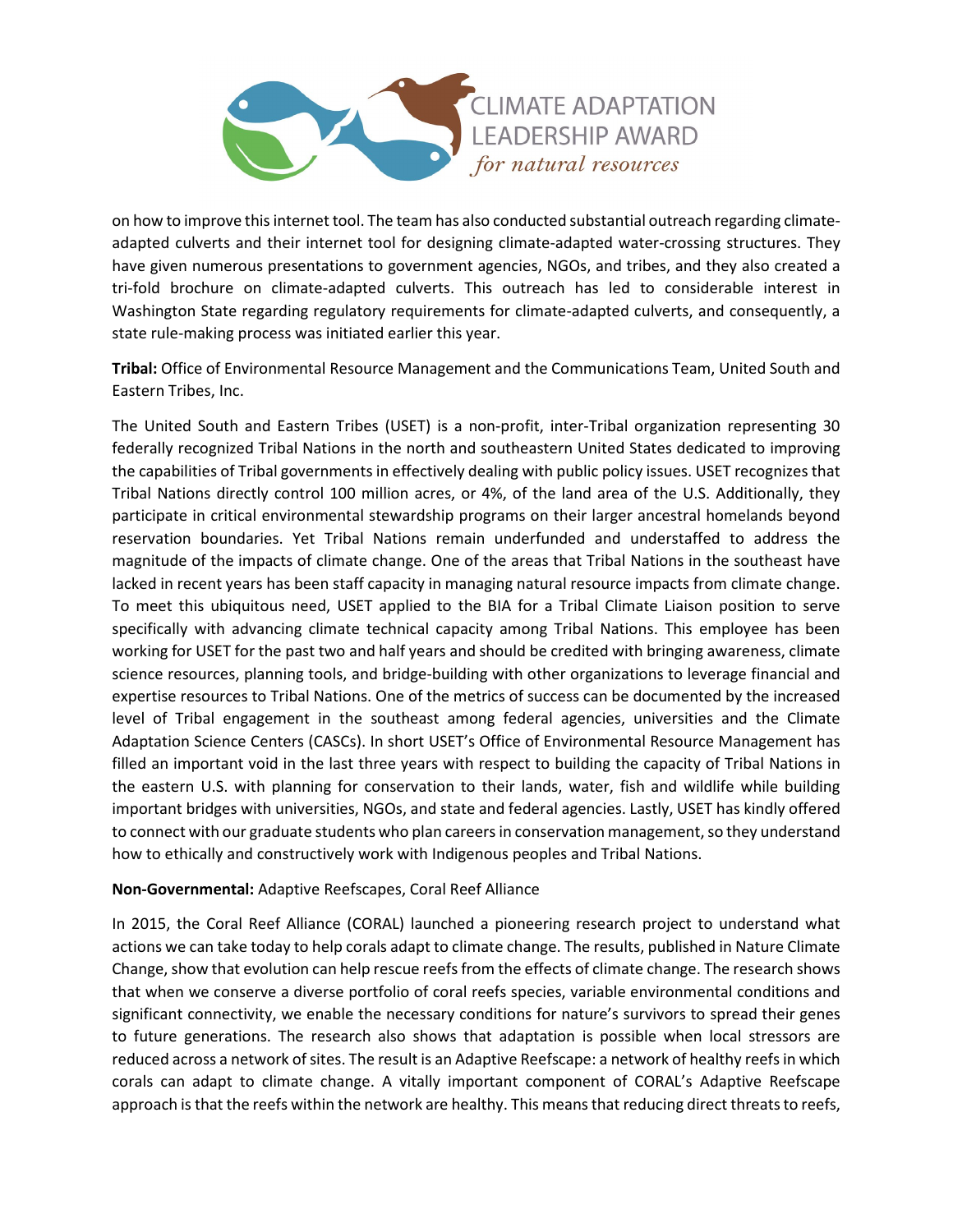

particularly unsustainable fishing and land-based pollution, is essential. Well-managed reefs serve as sources of repopulation over the long term, enabling coral survivors to rescue other reefs across a region. As a leader in coral conservation, CORAL is turning the peer-reviewed scientific results into action locally and globally to give reefs the best chance to survive the coming decades.

**Broad Partnership:** Sea-Level Rise Resilience, Northern Gulf of Mexico Sentinel Site Cooperative

The Northern Gulf of Mexico Sentinel Site Cooperative (Cooperative) is a partnership working together to increase sea-level rise resilience. The Cooperative has over 35 partners, spanning four Gulf states. These include state and federal agencies and organizations, non-profits, researchers, municipalities, and regional associations. Since 2014, partners, staff, and stakeholders have worked together to secure almost \$4 million to address sea-level rise and inundation gaps and needs in the northern Gulf of Mexico. Cooperative efforts generally fall into the following categories: enhancing access to available data and research, supporting application of the data and data products, facilitating conversations about sea-level rise and sea-level rise impacts, and obtaining funding so partners can take adaptive action based on the best available science. Project examples include synthesis of technical reports, a web resource to sift through available climate change resources, open house community forums, one-on-one technical support, training workshops and lunch 'n' learns, vulnerability analyses, applied research projects, and data collection efforts. As a result of these efforts, large scale coastal restoration efforts include locallyspecific sea-level rise rates, sea-level rise scenarios utilized for community planning and design are intentionally selected based on risk and needs, and sea-level rise resilience has become a more common and informed conversation across the northern Gulf. Northern Gulf communities are more aware of risks, better able to take adaptive action, and have integrated accurate, local rates of sea-level rise into infrastructure, planning, and conservation activities due to the Cooperative's efforts.

**Individual Achievement:** Cat Hawkins Hoffman, Chief, National Park Service Climate Change Response Program

Cat Hawkins Hoffman is recognized for her sustained body of work to advance climate change adaptation (CCA) in resource management. She has done this through developing innovative and pioneering approaches, working to operationalize and extend adaptation planning methods into natural resource management, and continually pursuing strategic opportunities to incorporate CCA considerations into myriad resource management decision making arenas. Her efforts have consistently sought to improve on-the-ground conditions for our nation's natural (and cultural) resources in the face of directional change, either directly through improved natural resource management in light of the plausible range of climate futures, or indirectly through reducing other stressors (current and future) on those resources. Her work demonstrates efforts on-the-ground, and at regional, national, and international scales. While she has predominantly focused on advancing CCA throughout the U.S. National Park Service, she has involved myriad partners to target approaches in adjoining land management units, as well as developing CCA techniques that are reproducible in other settings. Cat has done this work as a true leader with a sense of purpose and humility, focusing on results rather than recognition, and fostering a true sense of partnership among her staff and her many external collaborators. Her depth and breadth of experience,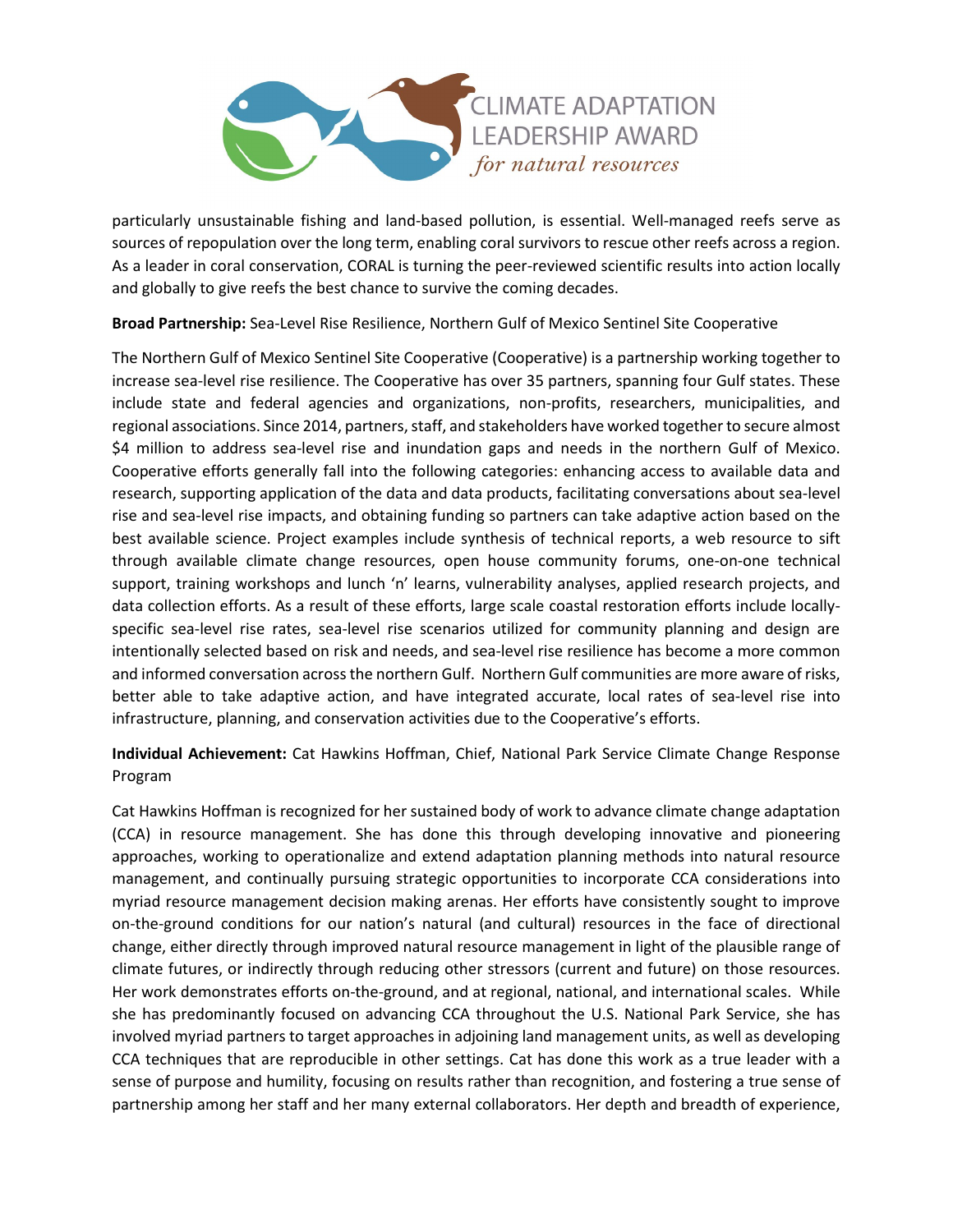

combined with her leadership style, have earned her a level of respect and trust among her peers and staff that enables her to cultivate collaborative efforts critical to CCA , fostering experts to come together to address the very challenging problems (scientific, administrative, or policy-related) that must be resolved to meet the goals of the National Fish, Wildlife and Plants Climate Adaptation Strategy.

# HONORABLE MENTIONS

**Federal:** Climate-Smart Travel Management**,** Kevin James, Mount Baker-Snoqualmie National Forest & George Wooten, Conservation Northwest

The Mount Baker-Snoqualmie National Forest (MBSNF) utilized a climate change vulnerability assessment (developed through the North Cascadia Adaptation Partnership) and subsequent analysis to determine potential effects of climate change on the forest road system. Individual road segments were evaluated for climate change hazard; factors evaluated included projected increase in 100-year floods, increases in soil moisture, change in rain- or snow-dominant subwatershed regime, and projected date of snowmelt. Results allowed managers to see how proposed changes in road maintenance levels may be impacted by future changes in climate, identify vulnerable riparian areas near infrastructure and road crossings, as well as changing patterns in visitor access to higher elevation recreation area (with increasing snow-free days). This information was used by the forest to evaluate the potential impacts of climate change on the proposed actions of two access and travel management National Environmental Policy Act (NEPA) projects. Specifically, the information was used to make decisions about road decommissioning, maintenance, and downgrading. Roads projects are being integrated with broader scale terrestrial and aquatic habitat restoration projects on the forest. Currently, climate change adaptation approaches from the original travel management plans have been incorporated into several large-scale (>100,000 acre) restoration projects across the forest. Implementation of some of these climate-smart restoration projects is expected to begin in the summer of 2020.

**Non-Governmental:** Cathy 'Cat' Techtmann, Environmental Outreach Specialist, Community Development Institute, University of Wisconsin, Madison, Division of Extension

For over twenty years Cathy 'Cat' Techtmann has been instrumental in bringing innovative and effective place-based, culturally relevant climate change education and climate adaptation to the Northern Great Lakes region. Cat is the driving force behind both the Gikinoo-wizhiwe Onji Waaban (G-WOW) Changing Climate, Changing Culture Initiative and the Climate Strong! Educator Professional Development Institute as well as numerous other climate education and outreach projects. Cat has also created interactive outreach and environmental education curricula for the UW Extension and Northern Great Lakes Visitors Center that teach students and visitors to the Lake Superior basin about climate change impacts to tribal and non-tribal communities and the resources they rely upon for subsistence, recreation and ecosystem services.

**Broad Partnerships:** Oregon Coordinating Council on Ocean Acidification and Hypoxia, Oregon's Ocean Acidification and Hypoxia Action Plan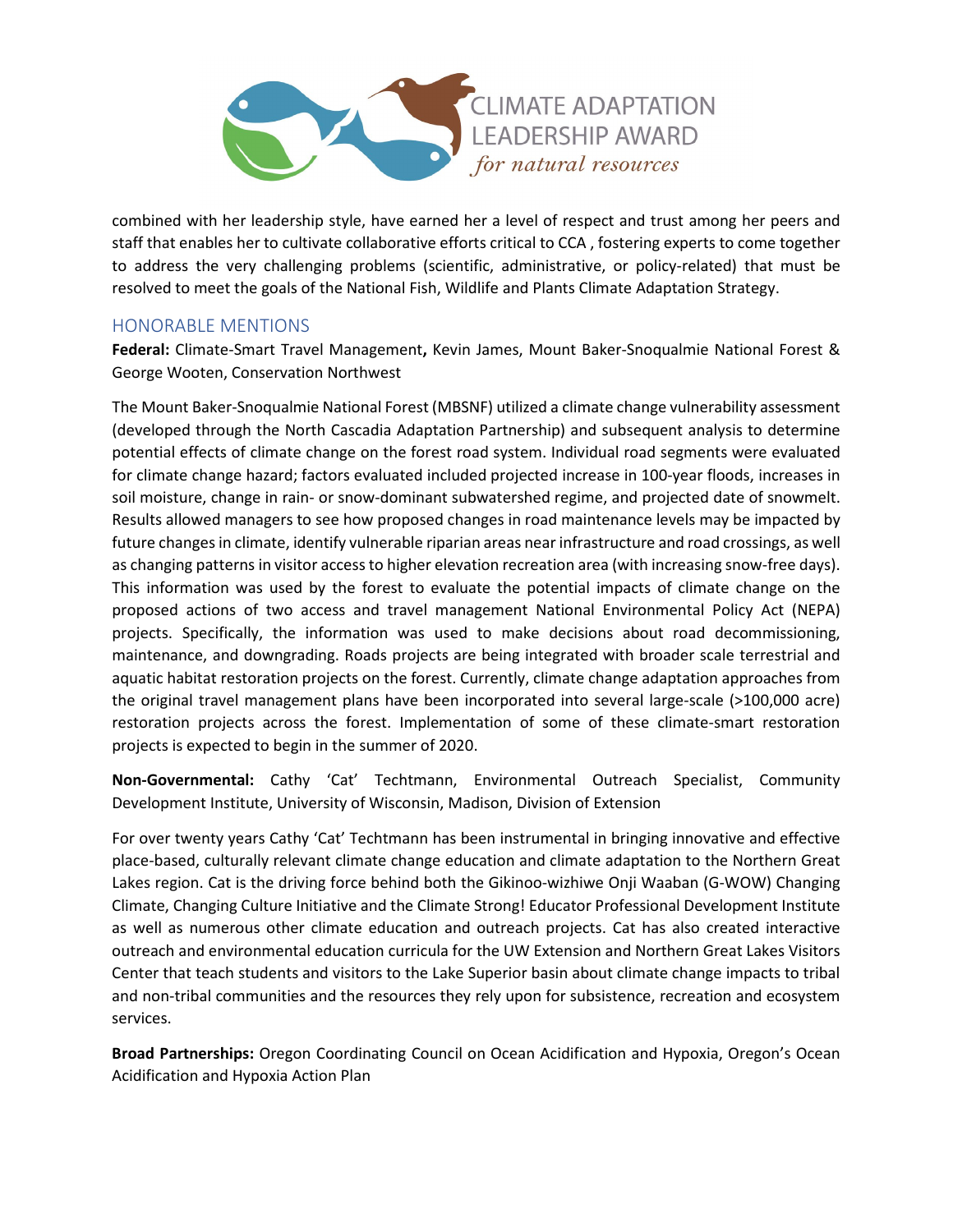

Oregon's Ocean Acidification and Hypoxia Action Plan will guide Oregon's efforts and become Oregon's submission to the International Alliance to Combat Ocean Acidification. Because Oregon is one of the first states to feel the impacts of ocean acidification and hypoxia, these actions can serve as a model for others to apply to their own geographical and political context. This work will also help demonstrate that local actions are meaningful in fighting the global challenges of climate and ocean changes. Implementation of the plan will be achieved by state agencies and local governments on the front lines of this issue by incorporating funding needs for ocean acidification and hypoxia into 2021-2023 budgeting and through intra-agency communication and collaboration on projects and actions identified in the action plan. Completion of the plan is an important milestone in Oregon's commitments to broader partnerships, but one of the key values that the Coordinating Council's work is that it has been elevating the issues of a changing ocean in to the discourse in Oregon surrounding excess greenhouse gas emissions (GHG) in the atmosphere. Changes in the ocean are among the most direct impacts of excess GHG emissions, but also among the least understood and least discussed. The Oregon Coordinating Council on Ocean Acidification and Hypoxia has helped solve that problem in Oregon and provides the state a more holistic look at GHG emissions and the need to reduce emissions and respond to changes.

**Individual Achievement:** Jim Vose, Senior Research Ecologist, Southern Research Station, USDA Forest Service

Jim Vose is a senior research ecologist and project leader with the Southern Research Station of the Forest Service. He is leading the Agency with research related to ecohydrology, forest climate-land use interactions, science and policy syntheses, fire ecology, hemlock woolly adelgid impacts on ecosystem structure and function and much more. Jim was nominated for his leadership in multiple science management partnerships and syntheses related to drought and climate change. In 2012, Jim co-led the development of a scientific assessment focused on the current and future condition of forest resources related to climatic variability and change. This report was part of the National Climate Assessment. In 2016, Jim and others developed a state of the science synthesis on the current and future impacts of drought in the United States. And in 2019, he built on that synthesis and developed region-specific management options for increasing resilience to drought for Alaska and the Pacific Northwest, California, Hawaii, Interior West, Great Plans, Northeast and Midwest and Southeast. These strategic actions will help institutionalize awareness of drought effects and drought responses in public and private land management by: (1) establishing and maintaining relationships with providers of drought information, (2) including drought in collaborative efforts among agencies and stakeholders, (3) revising best management practices as needed, (4) implementing drought in relevant planning processes, (5) establishing long-term monitoring of drought effects, and (6) sharing information on effectiveness of drought responses. Jim's leadership in developing a synthesis geared to the management community is a model for others in the research community. He has demonstrated strong tech-transfer and science delivery skills and deserves recognition for his contribution to advance the impacts of drought on forests and rangeland systems.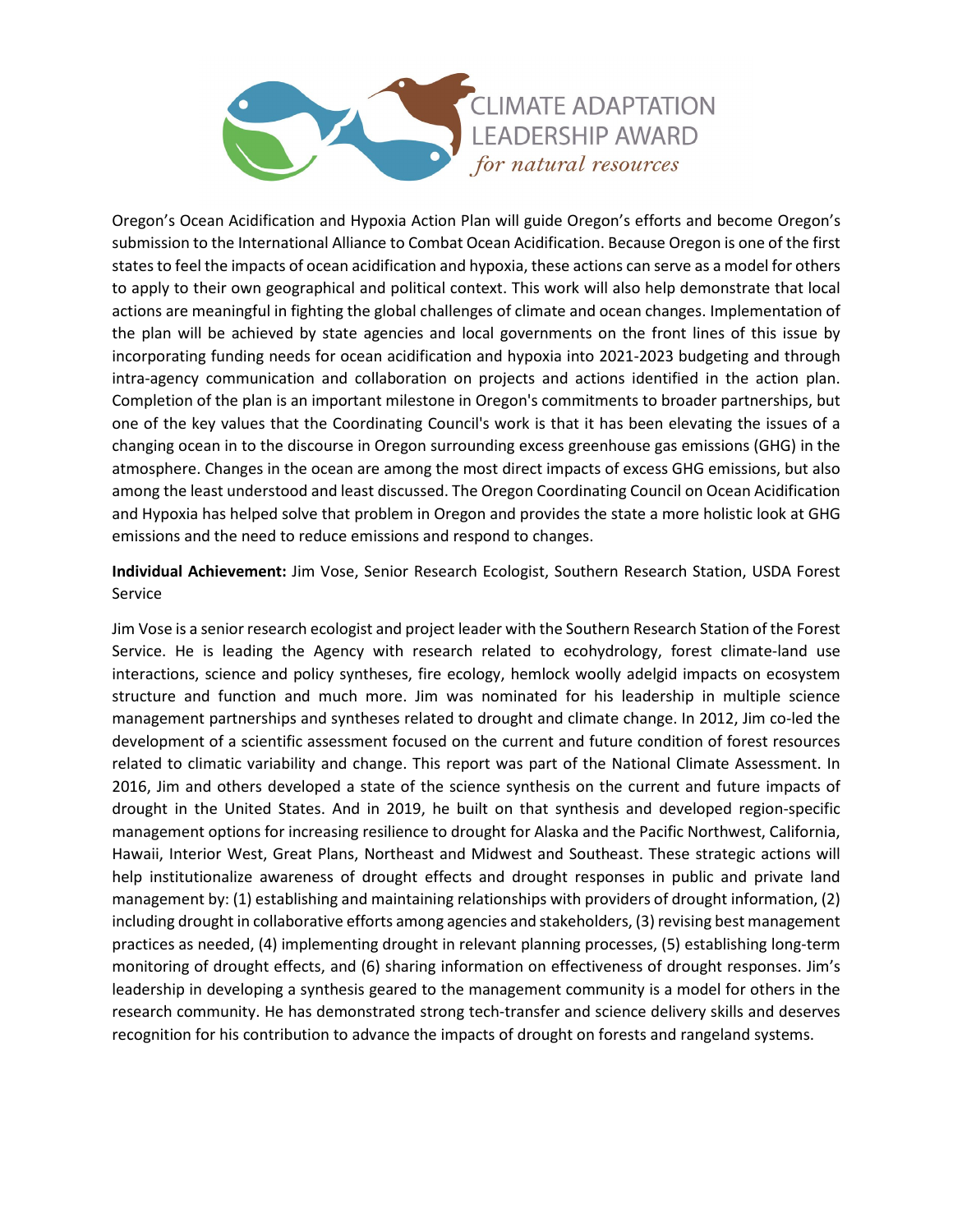

# 2019 **WINNERS**

#### **Federal Agency**: Tidal Marsh and Barrier Beach Restoration, Prime Hook National Wildlife Refuge

For several decades, more than 4,000 acres at Prime Hook National Wildlife Refuge in southern Delaware were maintained as a freshwater habitat for ducks and geese, using a complex engineering system that blocked the daily tidal flow of saltwater from Delaware Bay into neighboring marshland. Following repeated dune breaches and a catastrophic intrusion of saltwater during Hurricane Sandy in 2012, Refuge staff, using state of the art science and engineering, decided the best long-term option for sustainability was to restore the marsh's natural water regime. Working with partners and using funds for Hurricane Sandy restoration and resilience, the U.S. Fish and Wildlife Service and its partners restored the highly damaged tidal marsh and barrier beach ecosystem. This project is the largest restoration project of its kind in the eastern United States at a cost of \$38 million. The restored barrier beach and salt marsh complex improved habitat for a wide array of migratory birds and marine life and will better withstand future storms, making the coastal environment more resilient. Wildlife and plants have responded quickly, especially threatened Piping plovers. Over the past three summers, close to 100 fledglings have been produced on the restored barrier beach. Also, thousands of horseshoe crabs arrive each spring to lay eggs which are an important food source for endangered Rufus Red Knots. Physically, the restoration has performed well through multiple intense storms. The project has been covered extensively by local and national environmental media.

**State or Local Agency:** Climate Change Adaptation and Mitigation Plan, Pennsylvania Dept. of Conservation and Natural Resources

The Pennsylvania Department of Conservation and Natural Resources' climate change work is guided by its official position statement: "Climate change is real and is impacting the commonwealth's ecological and recreational resources. As the state's leading conservation agency, DCNR will use the best available science to develop and implement climate change adaptation and mitigation strategies within each of its bureaus to minimize these impacts and serve as a role model for the citizens of Pennsylvania." One of the department's most significant achievements in addressing climate change occurred in June 2018, when it published its climate change adaptation and mitigation plan. The plan is the result of nearly two years of intense work by more than 70 staff members from across the department. DCNR worked closely with the Northern Institute of Applied Climate Science (NIACS) to conduct vulnerability analyses and develop adaptation strategies that address all aspects of DCNR's work, from grant funding for land acquisition to habitat conservation, native plant conservation, invasive species control, providing healthful outdoor recreation, and managing state parks and state forests. The plan also includes mitigation recommendations for reducing its carbon footprint and increasing forest carbon sequestration. To address the broad spectrum of DCNR's work, the plan includes separate vulnerability analyses and adaptation recommendations for infrastructure, state parks, state forests, geologic features, grant funding and community engagement, riparian buffers, emergency management, and training and communication.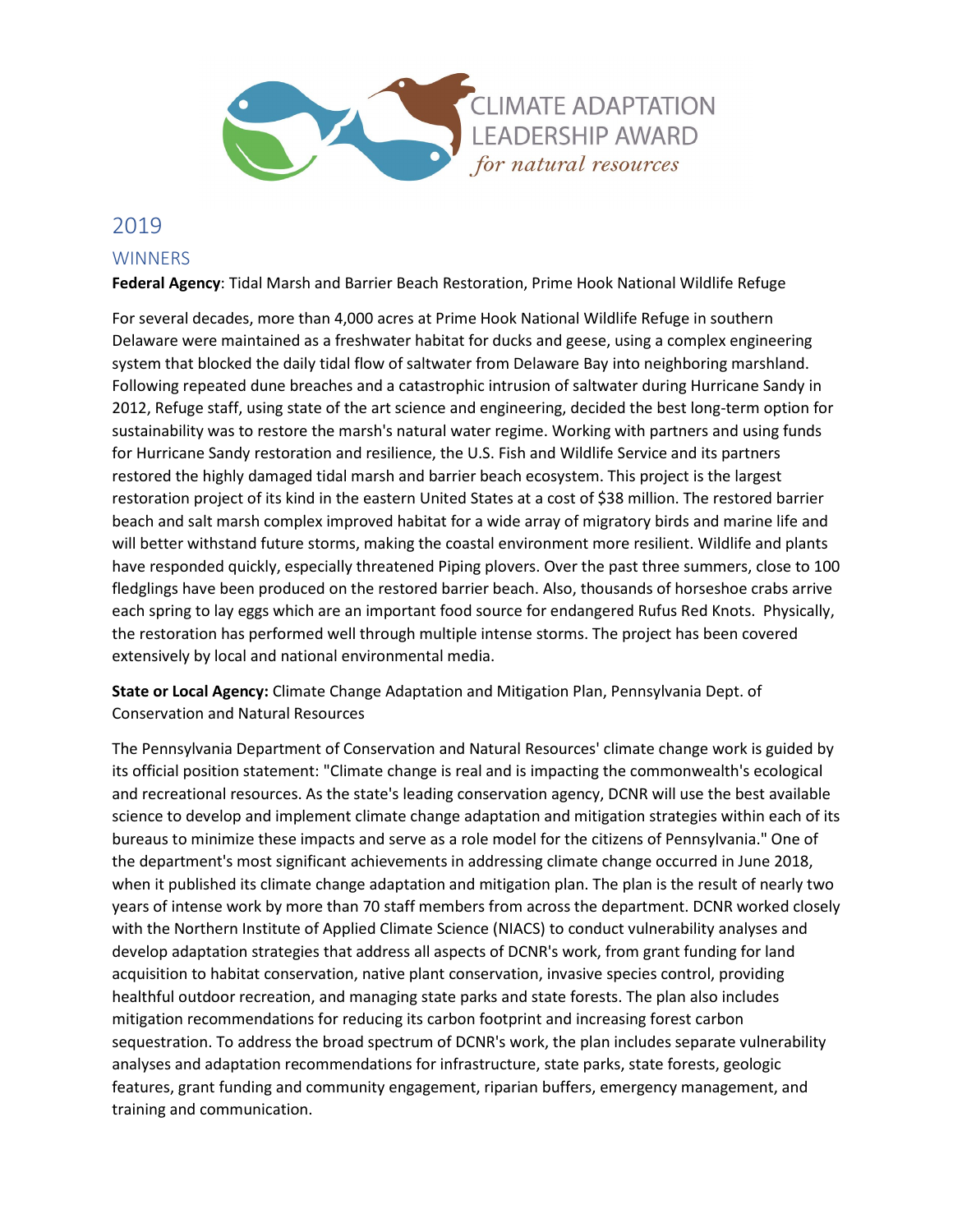

**Tribal:** Dibaginjigaadeg Anishinaabe Ezhitwaad – A Tribal Climate Adaptation Menu, Tribal Adaptation Menu Team

Traditional and indigenous knowledge and perspectives have not often been recognized in climate adaptation for natural and cultural resources. The Tribal Adaptation Menu was created to make a stronger connection between indigenous values and climate adaptation planning. The Tribal Adaptation Menu is an extensive collection of climate change adaptation actions for natural resource management, organized into tiers of general and more specific ideas. The Menu also includes a companion Guiding Principles document, which describes detailed considerations for working with tribal communities, such as the importance of respect and reciprocity in all our interactions with people and the natural world. The Menu may be used to brainstorm appropriate adaptation actions, to connect specific actions to a larger intent and purpose, and to communicate adaptation ideas to diverse audiences. In particular, the Menu may be useful to bridge communication barriers for non-tribal persons or organizations interested in indigenous approaches to adaptation and the needs and values of tribal communities. The Menu is for indigenous communities, tribal natural resources staff, and non-indigenous partner organizations. This first version of the Tribal Adaptation Menu was intentionally created from Ojibwe and Menominee languages, concepts, and values. The Menu can be customized for other communities using their language and cultural knowledge. This Tribal Climate Adaptation Menu, which was developed by a diverse group of collaborators representing tribal, academic, intertribal, and federal entities in Minnesota, Wisconsin and Michigan, is a noteworthy advance in the on-going process of recognizing and promoting indigenous perspectives that can help confront some of today's most pressing challenges. The team responsible for developing this resource deserves recognition for their contribution to the climate adaptation field.

**Non-Governmental Organization:** Brian Obermeyer & Chris Hise, Site Wind Right, The Nature **Conservancy** 

Wind energy provides a clean, renewable source of electricity; however, improperly sited wind facilities pose known threats to wildlife populations and may seriously degrade natural habitats and ecosystem connectivity. Chris Hise and Brian Obermeyer of The Nature Conservancy were instrumental in developing, testing, and deploying a multi-layered geospatial data system, called Site Wind Right, to support the transition to low-carbon energy while protecting iconic landscapes and imperiled species. Unique from past siting efforts, Site Wind Right identifies low impact sites for wind energy development rather than just where to avoid. To provide a realistic estimate of where low impact wind energy may be developed, the Conservancy also factored in engineering constraints and land use conflicts. Site Wind Right promotes a positive vision for renewable energy by demonstrating that wind development goals are achievable and scalable on sites with minimal risk to sensitive species and habitats. Power purchasers acquiring wind-generated electricity from low impact sites can meet renewable energy goals while avoiding sensitive species and habitats. Likewise, developers are less likely to encounter wildliferelated conflicts and project delays, thus resulting in more reliable and efficient deployment of renewable energy. Successful implementation of Site Wind Right began in Kansas, Oklahoma, and the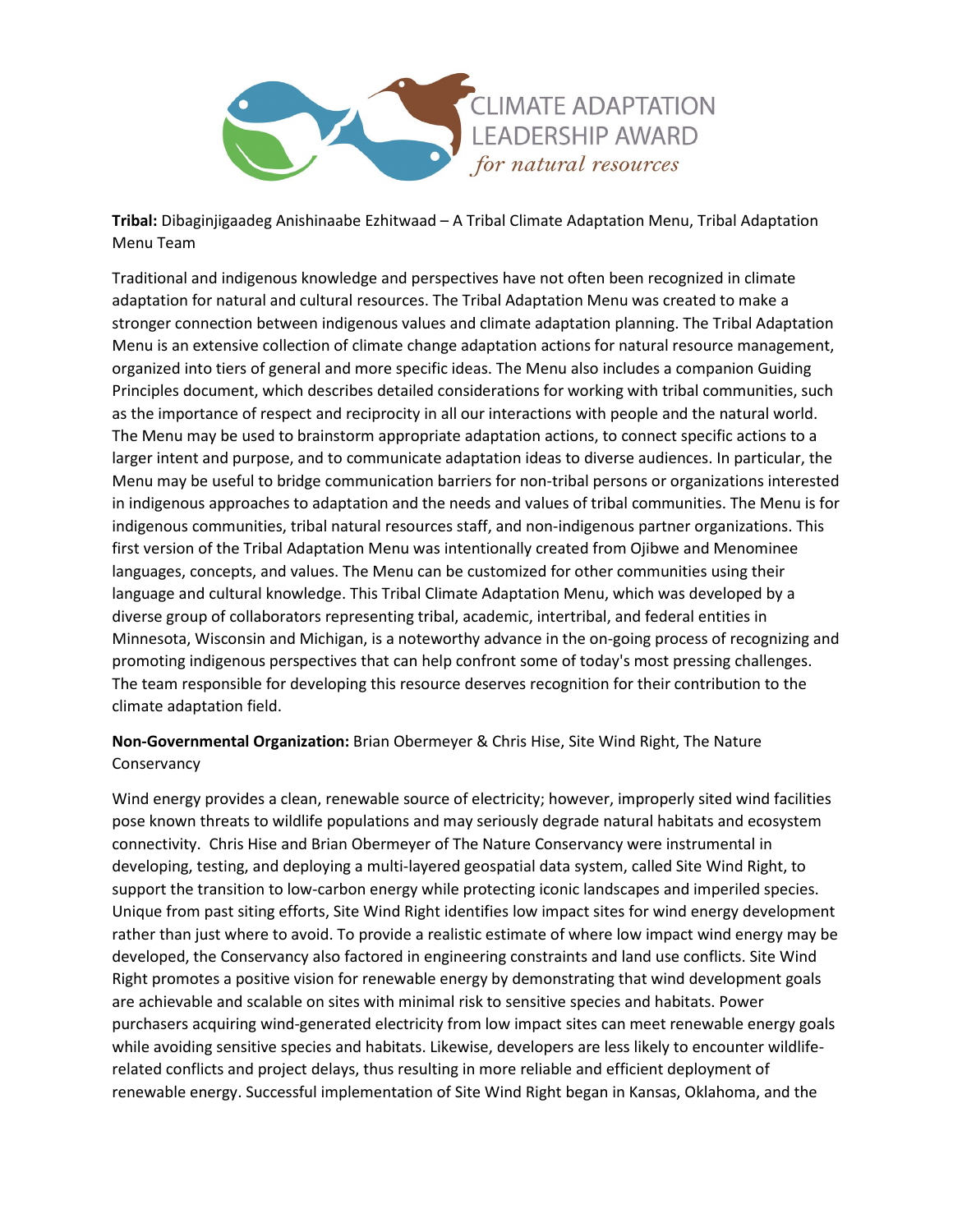

Texas panhandle. It is now being deployed to all 17 of the U.S. "wind belt" states, where approximately 80 percent of interior U.S. wind energy resources exist. This region is also home to North America's largest and most intact grasslands – one of the most altered and least protected habitat types in the world.

**Broad Partnership:** Gunnison Basin Wet Meadow and Riparian Restoration Collaborative

Land use practices and drought have contributed to unique wildlife management challenges that are now being exacerbated by climate change. The vast majority of the Gunnison sage-grouse population is concentrated in southwestern Colorado where continued habitat fragmentation and more prolonged and intense droughts are increasing the vulnerability of the species, which is currently listed as threatened under the Endangered Species Act. Over the past century, Gunnison sage grouse habitat in low-elevation and montane sagebrush ecosystems has been degraded by over grazing, erosion, and fragmentation. With climate change, many critical meadow and riparian habitats are vulnerable to changes in the timing of snow melt, drought severity, and increased invasion by nonnative plant species. The goals of this project were to reduce soil erosion and restore meadow vegetation by re-establishing hydrological and soil development processes. Properly functioning meadows slow the rate of runoff, retain soil moisture longer, and facilitate the development of deep, productive soils by increasing sedimentation and deposition of organic matter. Restoring these processes improves Gunnison sagegrouse habitat by increasing available food sources, creating habitat connectivity and the amount of habitat available to sage-grouse during severe drought. Since 2012, over 1,500 rock structures have been installed at sites across public and private lands enhancing approximately 21 stream miles and more than 1,000 acres of habitat. The wet meadow restoration and resilience-building project is a collaborative effort that brings together the following partners: The Nature Conservancy of Colorado, Upper Gunnison River Water Conservancy District, Bureau of Land Management, Gunnison Field Office, Colorado Parks and Wildlife, USDA Forest Service, Grand Mesa, Uncompahgre and Gunnison National Forests, Natural Resources Conservation Service, Colorado Natural Heritage Program, National Park Service, Black Canyon of the Gunnison National Park and Curecanti National Recreation Area, Gunnison County, BIO-Logic, Inc., Zeedyk Ecological Consulting, Wildlands Restoration Volunteers, Gunnison Conservation District, Western Colorado University, Western Colorado Conservation Corps, Mesa County Partners, High Country Conservation Advocates, Gunnison High School, Allen Ranches, Redden Ranches, and Wolf Creek Ranch.

**Individual Achievement:** Jessica Halofsky, University of Washington and USDA Forest Service, Pacific Northwest Research Station

For the past 12 years, Dr. Jessica Halofsky has led climate change vulnerability assessments and adaptation projects throughout the western U.S. These projects, facilitated by Adaptation Partners, cover 50 National Forests and 32 National Park Service units. Assessments have engaged 1,300 resource managers, 100 scientists, and 150 stakeholders through 28 workshops. Each assessment is accompanied by peer-reviewed documentation. Forest Service General Technical Reports are supplemented by journal articles and other publications (24 total). Dr. Halofsky was coauthor of *Responding to climate*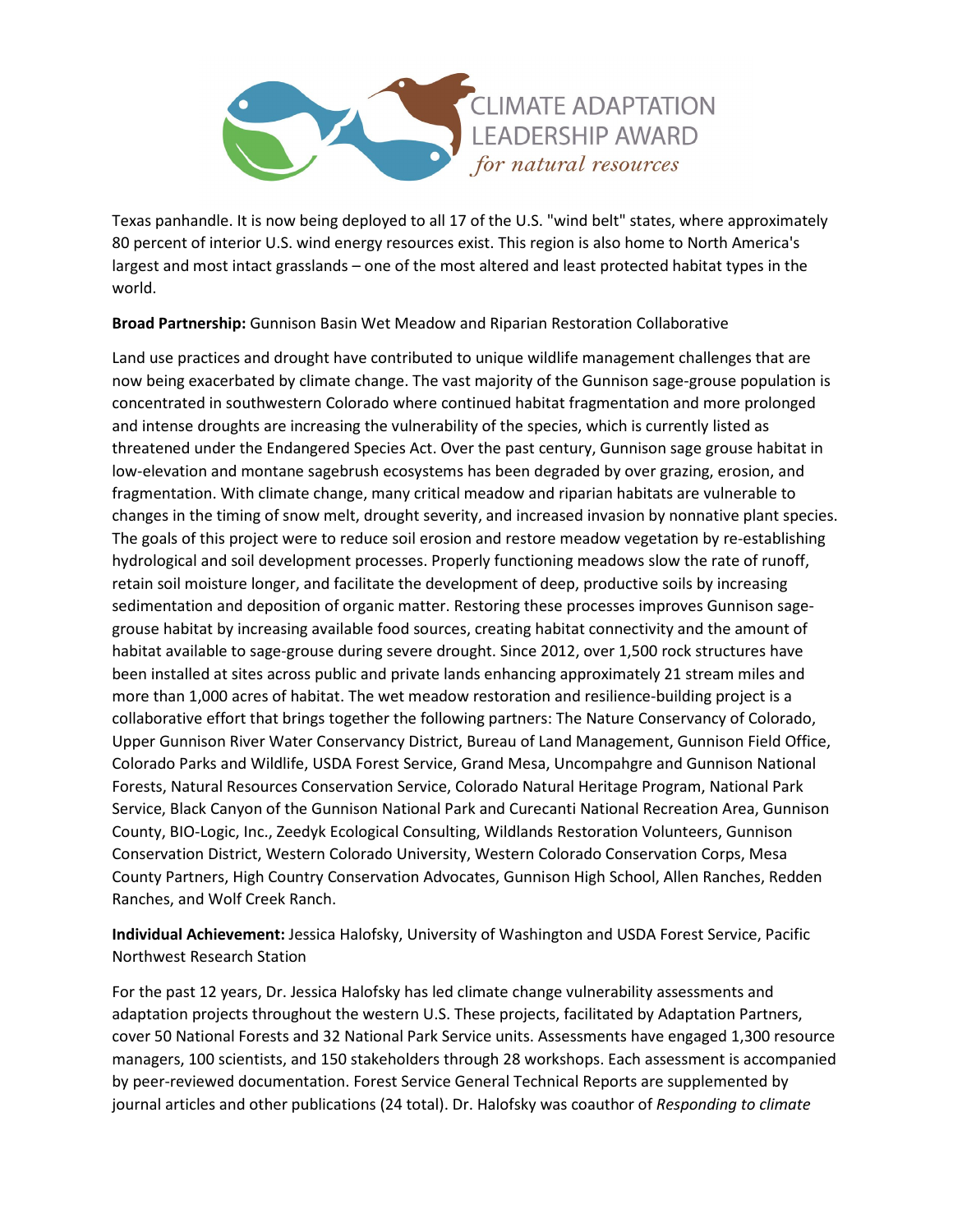

*change in national forests: a guidebook for developing adaptation options*, a foundational publication with national guidance on climate change in the U.S. Forest Service. She recently published the book *Climate Change and Rocky Mountain Ecosystems*. Dr. Halofsky also led development of the Climate Change Adaptation Library which contains 870 adaptation options for water resources, fisheries, vegetation, wildlife, recreation, infrastructure, and ecosystem services. The Library is widely used by resource managers in federal agencies and beyond, thus facilitating the adaptation process and consistency across different locations and organizations. Dr. Halofsky is currently involved in assessments in California, Oregon, and Washington, with discussions underway for new assessments in three other Forest Service regions. She is working on revisions for the Forest Service scorecard process, thus ensuring accountability for climate change in National Forests. She is also working on a national template for implementing climate change in Forest Service planning processes. This will be widely used, as National Forests accelerate revisions of land management plans.

#### **Student Leadership:** Tracy Melvin, Michigan State University

This student's work could well qualify for an award were she a professional. Indeed, many of her colleagues simply assume that she is a professor or agency professional. In addition to being a full-time graduate student, with a demanding field season in Alaska each summer, Tracy has served as the Chair of the Climate Change Working Group of The Wildlife Society (TWS) since 2018. When the American Fisheries Society (AFS) approached the TWS working group with seed money for a joint climate change project, she created a joint AFS/TWS initiative to convene a panel of experts on climate-driven ecosystem transformation, which will present results at the joint AFS/TWS conference in Reno this fall. In 2018, she organized a symposium titled "Big Ideas and Bold Actions for 21st Century Wildlife Conservation" on future direction and challenges to wildlife management. A former USGS Climate Adaptation Fellow, she always seems to be leading something. For example, she organized the first ever CANR Rising event (College of Agriculture and Natural Resources), which featured several deans and senior faculty telling stories about overcoming barriers in their personal and professional lives. However, her skills are not limited to leadership. Her research itself is promising, and it is grounded in field experience. She is measuring indicators of ecological change during an ongoing and climate-driven ecological transformation on the Kenai Peninsula in southern Alaska, where climate is changing roughly twice as fast as in the continental United States. Her work will provide managers with tangible and measurable metrics of climate-driven ecological change, and it offers a preview of the types of challenges that managers at lower latitudes are likely to experience in coming decades. As a leader and researcher, Tracy exemplifies the next generation of wildlife ecologists who are driving adaptation with vision and pragmatism.

## HONORABLE MENTIONS

**Individual Achievement:** Beth Stys, Florida Fish and Wildlife Conservation Commission

Beth Stys has been quietly moving mountains to implement climate adaptation at the Florida Fish and Wildlife Conservation Commission (FWC) for years. Climate adaptation has never been part of Beth's job -- she leads a spatial analysis team at FWC. Yet through personal passion and leadership Beth has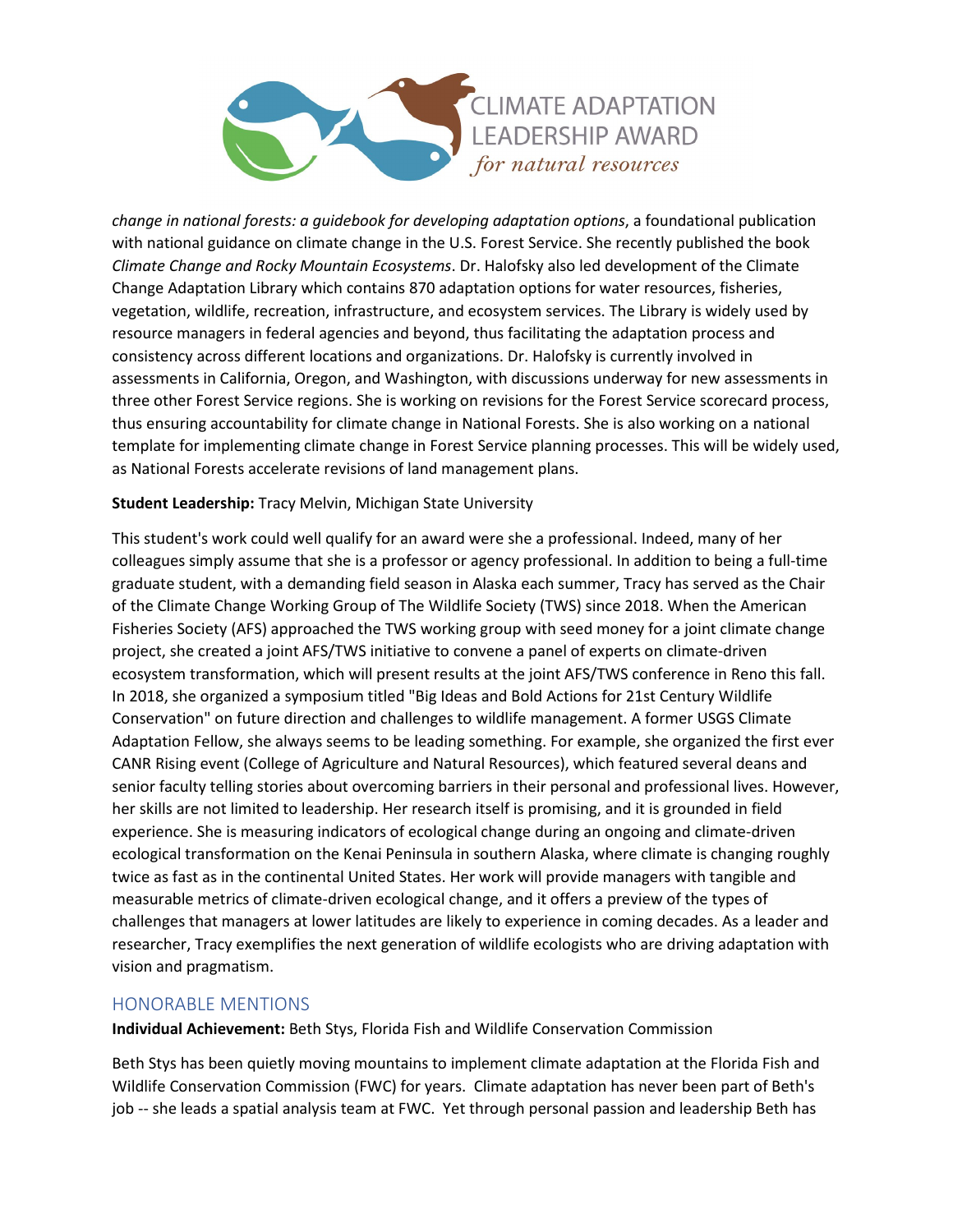

been the most significant contributor to FWC's adaptation program in the agency's history. Beth became lead of FWC's adaptation working group around 2011. In that capacity, Beth led development of the Florida Adaptation Guide, a comprehensive resource for natural resource managers. Beth also took on the role of Science Coordinator for the Peninsular Florida Landscape Conservation Cooperative (PFLCC) in 2015, and she leveraged this role to build partnerships and cultivate a forward-thinking approach to implementing adaptation at a landscape-scale. Beth's commitment to excellence and drive is apparent in how her body of work has evolved over time, regardless of setbacks. When she saw the need for the Adaptation Guide to function as a living resource accessible to a wider audience, she expanded the content into the newly released Climate Adaptation Explorer, an interactive digital guide. When funding for the PFLCC dissipated, she forged a collaborative partnership with the U.S. Fish and Wildlife Service to continue her mission of implementing adaptation on a landscape-scale. Beyond the accomplishments listed above, Beth has led numerous planning and training workshops and has secured funding and support for a full-time agency adaptation coordinator. Beth has been a behind-the-scenes presence throughout much of her work. However, from research and vulnerability assessments to policy to capacity-building, it is not an understatement to say that FWC would not have an adaptation program today without the efforts of this remarkable person who made the choice to step up and get involved.

## **Student Leadership:** Tina Mozelewski, North Carolina State University

Tina Mozelewski is a PhD student studying the effectiveness of various conservation strategies under uncertainty, especially when caused by climate and land use change. She uses landscape forecast modeling to examine how forests in central North Carolina will respond to climate change and uses this as the base for studying the implications of conservation strategy spatial pattern on landscape-level connectivity under climate and land use change.

# 2018

## **WINNERS**

**Federal Agency:** Marine Mammal Climate Vulnerability Team, National Oceanic and Atmospheric Administration (NOAA) Fisheries Service

The Marine Mammal Climate Vulnerability Team developed the first nation-wide methodology to rapidly assess the vulnerability of marine mammals to climate change. The Team used the methodology to assess the climate vulnerability of 108 marine mammal stocks in the Atlantic Ocean, Gulf of Mexico, and Caribbean Sea. The assessment methodology can used to assess the vulnerability of marine mammals to changing climate and ocean conditions within the U.S. Exclusive Economic Zone (EEZ) and beyond. The Team made critical decisions to help develop, refine, and conduct the vulnerability assessment for selected marine mammal stocks. This foundational work and the resultant products will significantly advance NOAA's capability to make informed decisions concerning conservation and management of marine mammal populations in a changing world.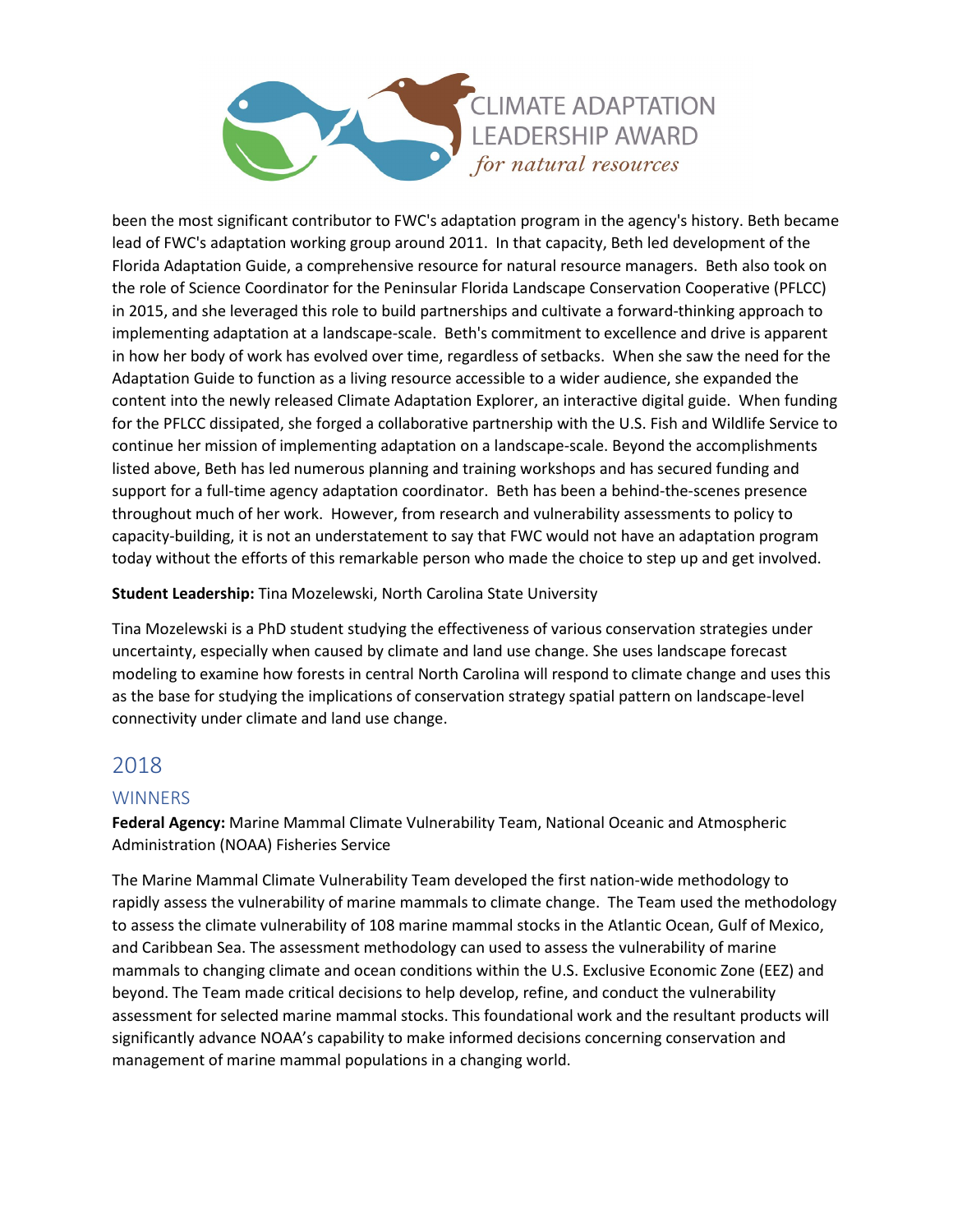

**State or Local Agency:** Building Ecological Solutions to Coastal Community Hazards, Office of Coastal and Land Use Planning, New Jersey Department of Environmental Protection

The New Jersey Department of Environmental Protection and the partners of the National Fish and Wildlife Foundation (NFWF) grant "Building Ecological Solutions to Coastal Community Hazards" (BESCCH) engaged in outreach and assistance to local governments, professionals, and citizens. The various components of the project included a guide of achievable actions, an educational program for over 4,000 stakeholders, completion of 20 community vulnerability assessments and ten community ecological projects, an ecological monitoring program, a high school module for ecological studies, and a citizen science monitoring program. The grant addressed the needs of communities, tailored to local concerns and abilities, and advanced their ability to support natural resources and resiliency. The partners included the National Wildlife Federation, Partnership for the Delaware Estuary, Sustainable Jersey, Stevens Institute of Technology, NJ Audubon, New Jersey Sea Grant Coalition, Barnegat Bay Partnership, Rutgers University and local governments: Atlantic City, Brigantine Beach, Cape May County, Downe Township, Lower Township, City of Margate, Secaucus, Somers Point, Spring Lake Borough, and Upper Township.

#### **Tribal**: Gerald Wagner, Blackfeet Environmental Office, Blackfeet Nation

Gerald Wagner led the Blackfeet Nation's first-ever climate change adaptation planning initiative, bringing together natural resource managers to complete the Blackfeet Nation Climate Change Adaptation Plan in April 2018. The planning process enhanced tribal managers' capacity to effectively manage fish, forests, wildlife, water resources, agricultural lands, and range lands, while increasing their knowledge about the effects of climate change. Mr. Wagner's leadership fostered increased cooperation between departments and motivated action to protect fish, wildlife, and plants in a changing climate. Mr. Wagner also created a leading regional communications tool: the Blackfeet Country and Climate Change website and established Climate Warriors—a climate change internship program for students recently graduated from high school—helping to motivate youth to take action on climate change issues.

#### **Non-Governmental Organization:** EcoAdapt

EcoAdapt was founded in 2008 to create a robust future in the face of climate change. Over the past ten years, it has endeavored to do this through four programs: State of Adaptation, Awareness to Action, Climate Adaptation Knowledge Exchange, and the National Adaptation Forum. Through these programs, it has helped thousands of practitioners from hundreds of agencies understand, design, and incorporate climate change adaptation solutions into their existing efforts relating to fish, wildlife, and plant conservation and management.

#### **Broad Partnership:** National Coordinating Office, USA National Phenology Network

The USA National Phenology Network collects, stores, and shares phenological data, value-added data products, and information to advance science and to support natural resource decision-making across a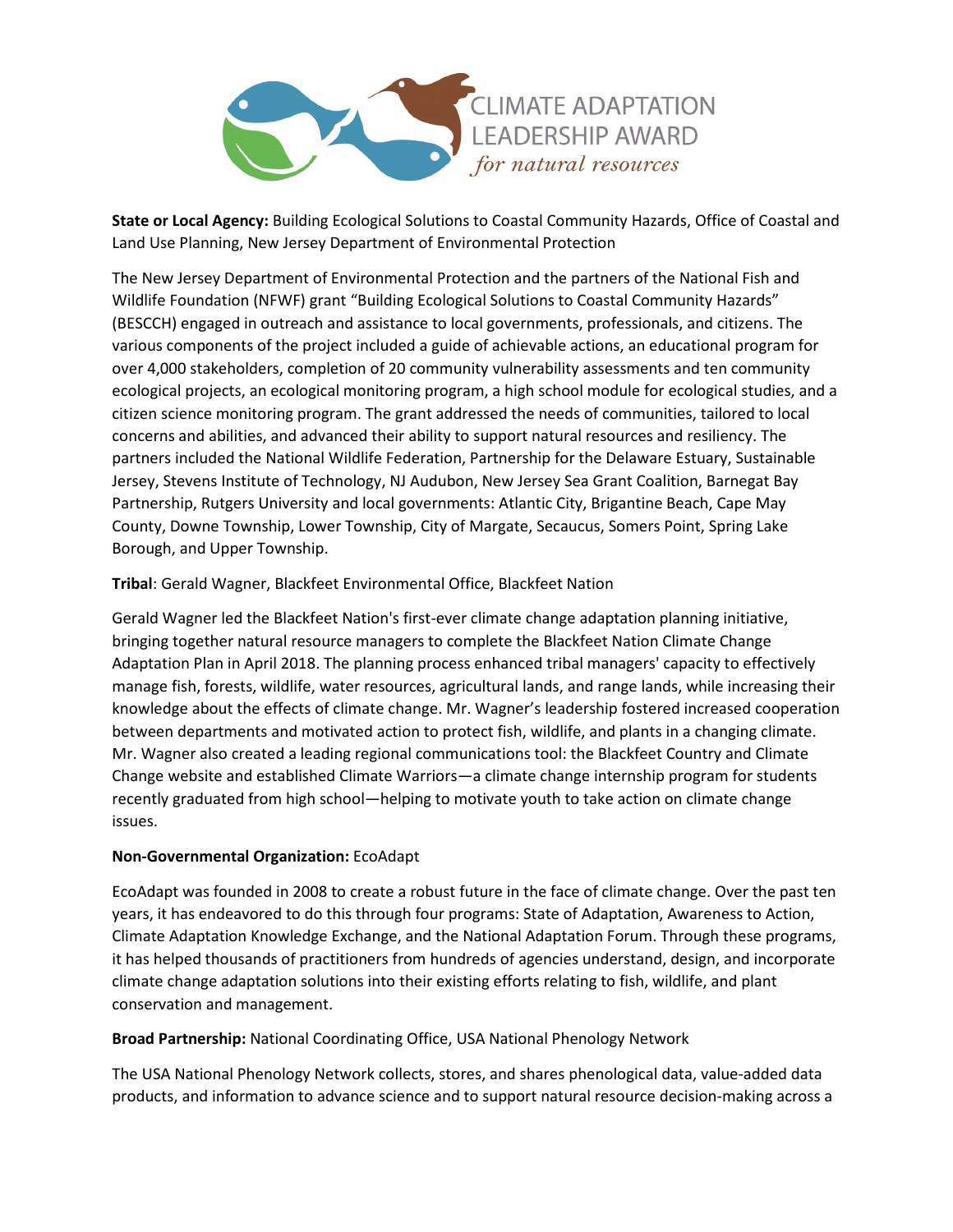

variety of spatial and temporal scales. The Network delivers free and readily available phenological data, information, and standardized protocols for the Nation; connects researchers studying how species respond to climate change and managers who need this information to inform adaptive management; and creates a community for diverse stakeholders (including the public) who are interested in detecting, describing, and mitigating climate impacts on fish, wildlife, plants and ecosystems.

**Individual Achievement:** Maria Janowiak, Northern Institute of Applied Climate Science, U.S. Department of Agriculture, U.S. Forest Service

Dr. Maria Janowiak is deputy director of the Northern Institute of Applied Climate Science, led by the USDA Forest Service. She has spent the last ten years helping natural resource professionals understand and adapt to climate change, with emphasis on the Upper Midwest, Northeast, and beyond. She has led multiple ecoregional vulnerability assessments, created decision-support tools, taught courses, and provided direct outreach to thousands of people. Maria has aided organizations in turning their realworld projects into more than 75 intentional, explicit, demonstrations of climate adaptation in forest ecosystems. Dr. Janowiak is a role-model and inspiration to applied ecologists and adaptation professionals nationwide.

# HONORABLE MENTIONS

**Federal Agency:** Rocky Mountain Research Station, U.S. Forest Service

The USDA Forest Service Rocky Mountain Research Station (RMRS) worked with state and federal partners to provide land managers with methods to evaluate resilience to disturbance and resistance of plant invasion in sagebrush and pinyon-juniper ecosystems; and better predict outcomes from disturbances and management treatments. RMRS and its partners responded to research requests at a time when land managers were struggling with management of sagebrush and pinyon-juniper ecosystems in an ever-changing environment, including large-scale wildfire and expansion of invasive annual grasses. This research prompted profound changes in the way managers assess the health of the Great Basin and determine where to locate management treatments. The products help managers to better understand how the ecosystems they manage will respond to management actions or other disturbances, both now and in the future.

## **Tribal:** Chugach Regional Resources Commission

The Chugach Regional Resources Commission (CRRC) is an inter-tribal consortium composed of seven tribes in the Prince William Sound and Lower Cook Inlet in Southcentral Alaska. Concerned with the environmental changes tribal members have witnessed, at the Board's direction, CRRC developed a Climate Change Program which assists its members tribes in addressing climate change issues. The CRRC created a 3-phased program. They have successfully implemented phase-1, the assessment phase, and are currently spearheading phase-2, the vulnerability assessment. CRRC has begun planning and preparing for phase-3, adaptation plans.

**Broad Partnership:** Maine Connectivity Collaborative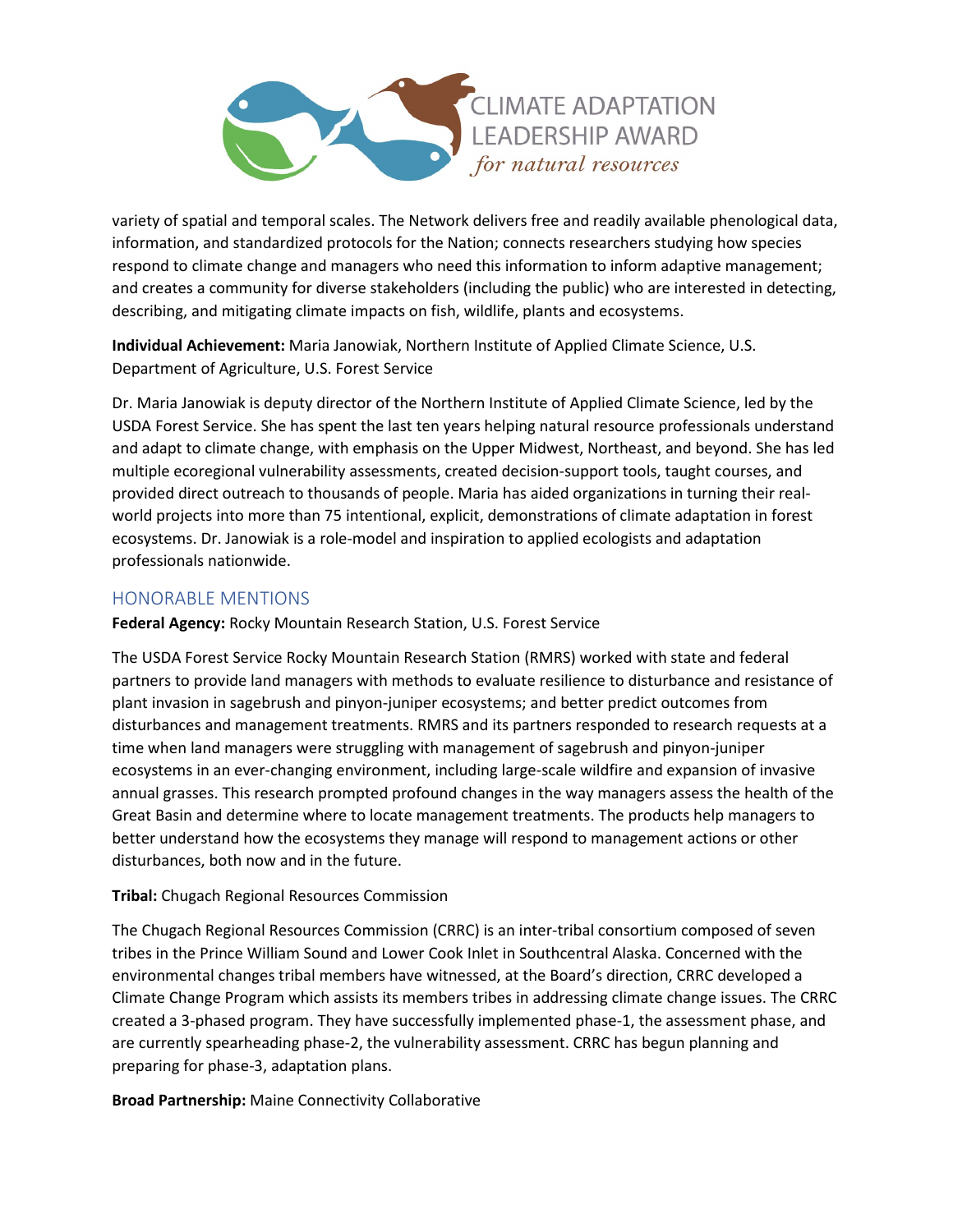

Fragmentation of aquatic habitat is a vital concern in Maine, as it is globally. To address this concern, an innovative and effective collaboration has been working since 2007 with partners from over 50 state, federal, tribal, commercial, local and non-governmental organizations. The Collaborative works to increase the pace and quality of restoration. The Maine Connectivity Collaborative represents a variety of flexible working groups pursuing strategies to inventory, prioritize, and correct connectivity problems at thousands of stream crossings. The Collaborative includes biologists, geomorphologists, engineers, culvert manufacturers, landowners, regulators, fishermen, land trusts, and concerned citizens.

#### **Individual Achievement:** Catherine Corbett, Lower Columbia River Estuary Partnership

The mission of the Lower Columbia River Estuary Partnership's Ecosystem Restoration Program is to recover the biological integrity of the lower Columbia River from the river's mouth to Bonneville Dam through strategic, well-coordinated, scientifically sound projects. Largely due to the efforts of Ms. Corbett, the Estuary Partnership working with a Science Work Group identified science-based habitat coverage targets that, if met, will protect native species of fish and wildlife from becoming imperiled. Regional partners have protected or restored over 23,195 acres, and the Estuary Partnership has directly funded 76 projects representing 4,159 of those acres. The Estuary Partnership Science Team, led by Ms. Corbett, is now working on testing and integrating climate adaptation measures into restoration techniques used within the program, including enhancing and restoring cold water refuges critical for the protection of cold water species such as Pacific salmon and steelhead and mapping floodplain wetlands vulnerable to future loss through rising sea levels and more intense storms. Ms. Corbett is working with the Science Work Group on approaches to gage how species' ranges might shift with changing climate conditions so that they can integrate the identification and protection of climate refugia into their land acquisition and restoration activities.

**Individual Achievement:** John O'Leary, Massachusetts Division of Fish and Wildlife

Mr. O'Leary is recognized for his exceptional leadership and building collaborations to benefit conservation of fish and wildlife at the state, regional, and national level. After leading the State Wildlife Action Plan (SWAP) for Massachusetts, he worked with the National Wildlife Foundation on the "Scanning the Conservation Horizon" guide and trained resource managers across the United States in developing vulnerability assessments. Additional examples of accomplishments and national service include leading the development of the Massachusetts Wildlife Climate Action Tool, serving on the Advisory Committee for the National Climate Change and Wildlife Science Center, and serving on the National Academy of Sciences Committee on the review of the Landscape Conservation Cooperatives.

# 2017

## **WINNERS**

**Federal Agency:** The Coastal Adaptation Strategies Handbook, National Park Service, Rebecca Beavers, Amanda Babson, and Courtney Schupp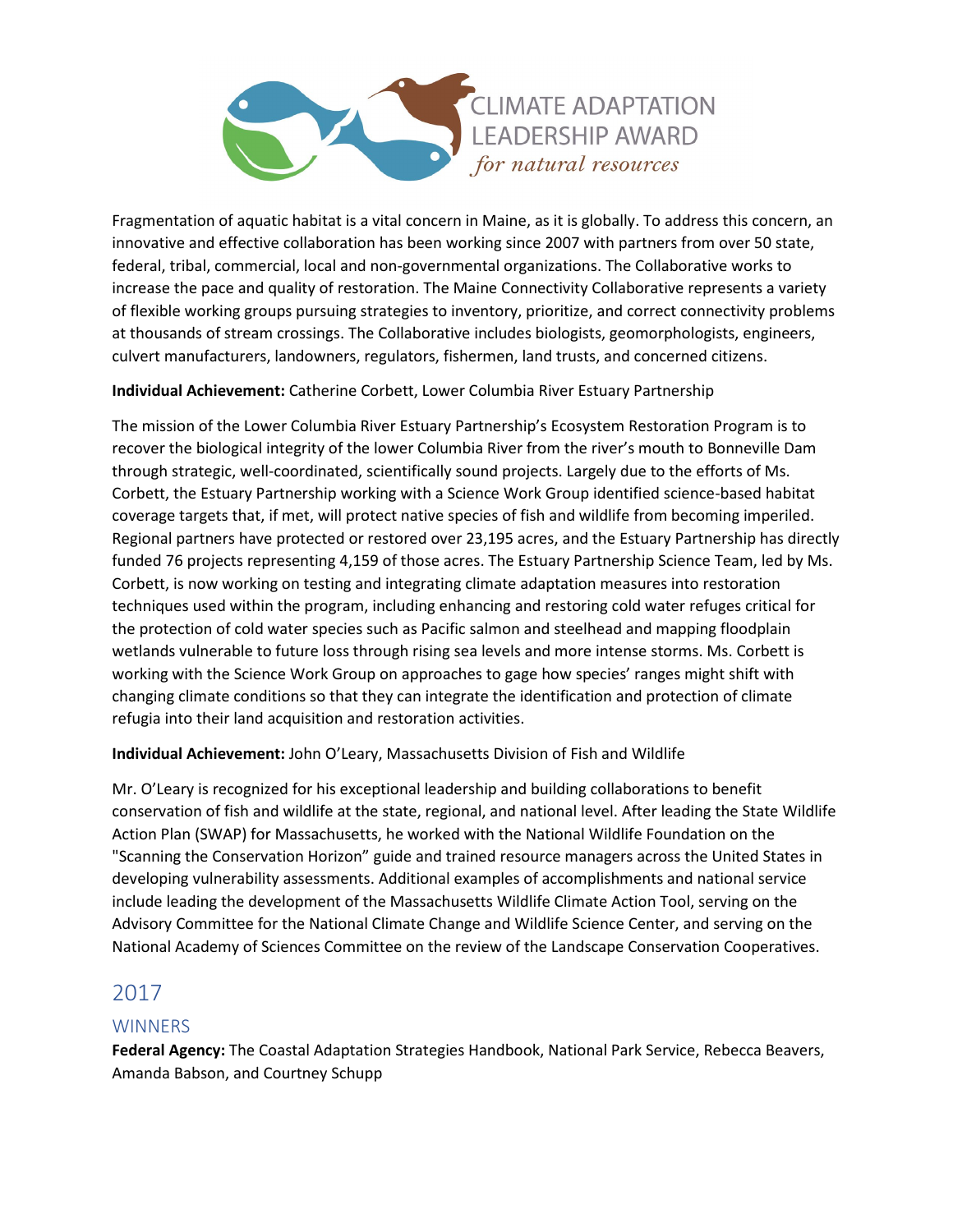

Dr. Beavers and colleagues delivered seminal resources to U.S. coastal national parks managers to prepare for and adapt management strategies of the National Park Service (NPS) to climate change. The "Coastal Adaptation Strategies Handbook" and "Coastal Adaptation Strategies: Case Studies" reports summarize the state of NPS climate adaptation and key approaches currently in practice or considered across coastal national parks to guide adaptation planning and enhance resilience. The reports highlight innovative planning tools, collaborative opportunities, and lessons learned from 24 real-world coastal adaptation examples across 21 states, Washington DC, and 4 territories to generate inspiration and dialogue among park managers, partners, and other management agencies. </p>

#### **Federal Individual:** Bruce G. Marcot, PhD, U.S. Forest Service

Dr. Marcot conducts and disseminates research assessing and modeling the effects of future climate change and stressors on at-risk species, including the polar bear, northern spotted owl, Pacific walrus, and other high-latitude wildlife species. Over four decades he has developed and applied structured decision methods and statistical models for informing listing decisions and threats evaluations of at-risk or invasive species; providing climate-smart approaches for forest management; serving on a national team reviewing the Alaska Climate Science Center, and on the Science Advisory Board for the Northwest Climate Science Center; modeling the influence of old-forest reserve designs on the viability of many associated wildlife species; providing a photographic and videographic legacy of landscape images in northwest Alaska for future climate-change studies; and developing innovative ways to bridge ecological and cultural values of subsistence resources used by indigenous peoples of Alaska.

#### **State or Local Agency:** Dr. Amber Pairis, Climate Science Alliance – South Coast

Amber Pairis is committed to climate adaptation actions that promote natural resource conservation. She serves as Director of the Climate Science Alliance-South Coast, a partnership between California Department of Fish and Wildlife and the California Landscape Conservation Cooperative with 140 + partner agencies and organizations. In 2013 Amber was appointed by Governor Brown as the Assistant Secretary for Climate Change-California Natural Resources Agency to coordinate the State's naturebased climate adaptation activities. Pairis was the Climate Change Advisor for CDFW and created the Climate Science Program, CDFW Climate College, Western Association of Fish and Wildlife Agency's Climate Committee, and supported development of the National Fish, Wildlife, and Plants Climate Adaptation Strategy.

**Tribal:** 1854 Ceded Territory Climate Change Vulnerability Assessment and Adaptation Plan: 1854 Treaty Authority, Grand Portage Band of Lake Superior Chippewa, Bois Forte Band of Chippewa, Fond du Lac Band of Lake Superior Chippewa

Through a multi-sector and multi-organization approach, the 1854 Treaty Authority and the Bois Forte, Fond du Lac, and Grand Portage Bands collaborated to develop a Climate Change Vulnerability Assessment and Adaptation Plan across the 1854 Ceded Territory of Minnesota. Using climate data that included both historic information and downscaled regional climate projects, the partners integrated best available climate science with local knowledge to develop customized adaptation strategies.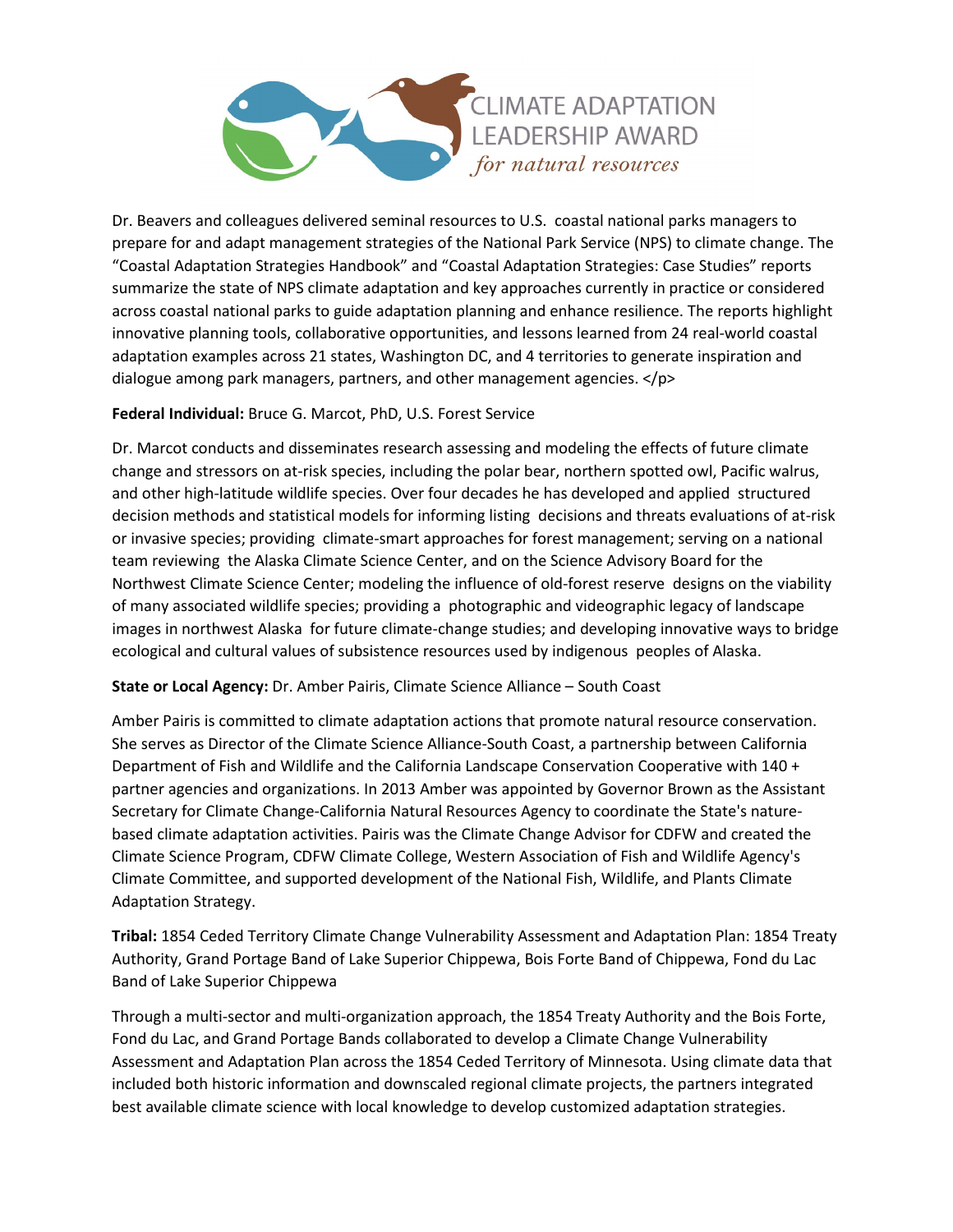

Through this collaborative process the bands built and enhanced partnerships between the organizations that are key to helping the region adapt to a changing climate landscape.

**Tribal Individual:** Michael Durglo Jr, Confederated Salish and Kootenai (CSKT)

Michael Durglo Jr was the principal investigator and coordinator of the CSKT Climate Change Strategic Plan produced in 2010. He was also the founder and leader of the CSKT Climate Change Oversight Committee which integrated CSKT tribes and surrounding non-tribal partners into climate planning and management by facilitating communication and monthly meetings. He was also the founder of the CSKT EAGLES program, a youth empowerment and climate education program.

**Non-Governmental Organization:** Climate Adaptation Fund, Wildlife Conservation Society

The Wildlife Conservation Society (WCS) Climate Adaptation Fund provides direct support through a grant program to conservation organizations engaging in science-based, intentional, planned climate adaptation of ecosystems and resource management. The grant application structure and criteria help organizations connect the dots between science, planning, and action, with funding dedicated to delivering on-the-ground project implementation. WCS staff work with grantees to ensure the work is completed and that the story is shared with others. The combination of incentivization, actual implementation, and effective storytelling is having a cascading national influence beyond that of any other single grant program or NGO in the US.

**Non-Governmental Individual:** Dr. Jessica Hellmann, Institute on the Environment, University of Minnesota

Dr. Hellmann is a leading ecologist studying the ecological impacts of climate change and adaptation strategies to reduce climate change risks. Using butterflies and plants as study species, Hellmann has spent 20 years revealing the sensitivities of rare species and the factors that affect their adaptive responses to climate change. She has collaborated extensively with local, state and federal recovery teams in this work. More recently, Hellmann has played a critical role in proposing and critiquing new management techniques for climate change, including species' relocation. She has been an outspoken advocate for climate change science and biodiversity conservation.

**Broad Partnership:** Massachusetts Wildlife Climate Action Tool partnership: University of Massachusetts Amherst, DOI Northeast Climate Science Center, Massachusetts Division of Fisheries and Wildlife, Massachusetts Office of Energy & Environmental Affairs

The Massachusetts Wildlife Climate Action Tool inspires action to protect natural resources and help them adapt in a changing climate. With this tool, you can access information on climate change impacts and vulnerabilities of fish, wildlife, and habitats; and explore adaptation actions to promote resilient natural communities, such as culvert replacement, restoration of coastal buffers, or municipal plan development. This tool was developed by the Massachusetts Division of Fisheries and Wildlife, Massachusetts Office of Energy & Environmental Affairs, University of Massachusetts-Amherst, and Department of the Interior's Northeast Climate Science Center. It was created for decision-makers,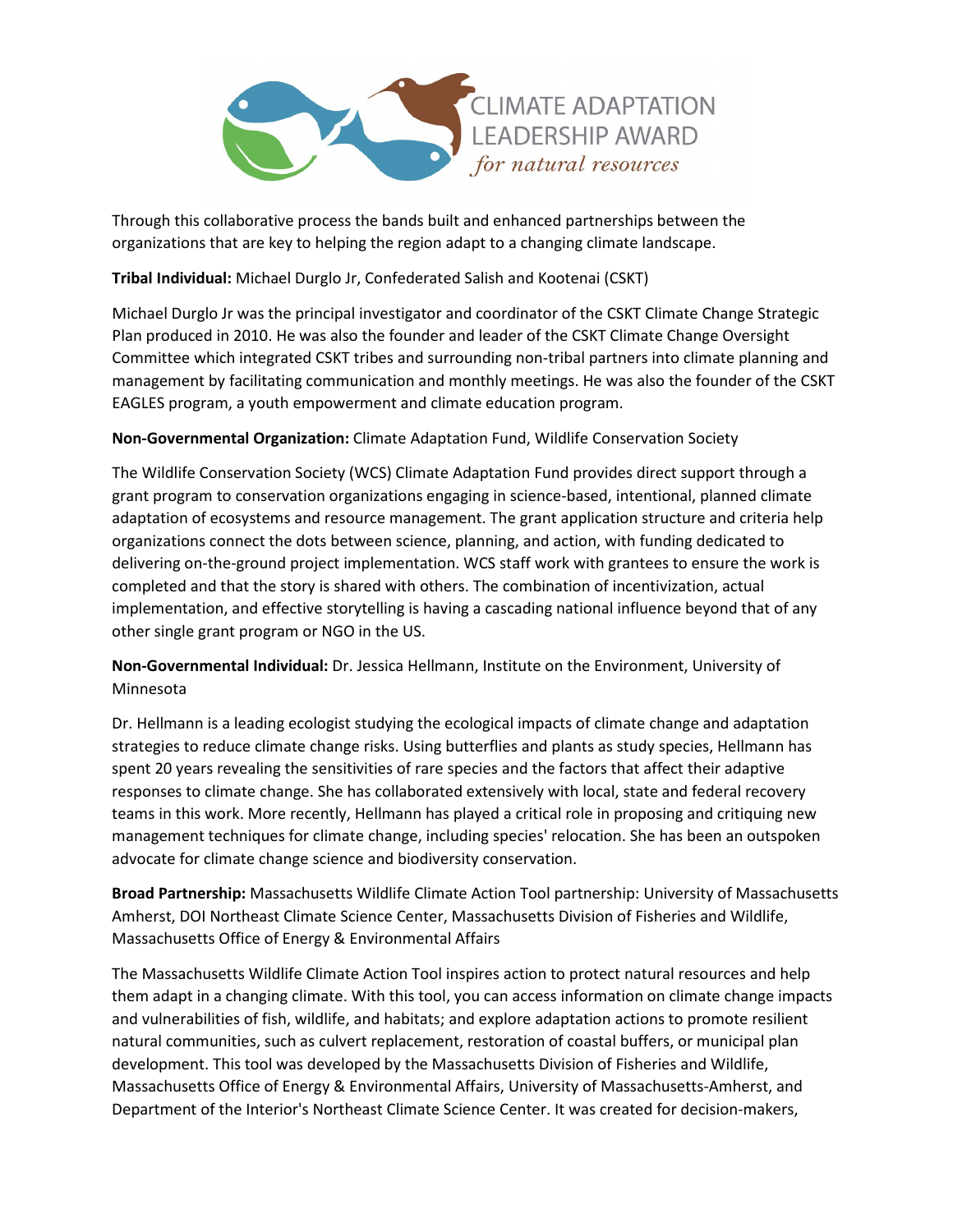

conservation practitioners, and managers. While designed for Massachusetts, it offers broadly relevant information and could serve as a model for other regions.

# HONORABLE MENTIONS

**Federal Agency:** NOAA's National Marine Fisheries Service - Fisheries Climate Vulnerability Assessment, NOAA Fisheries and NOAA Research

Fisheries managers, scientists and stakeholders urgently need information on what species are most vulnerable to climate-related changes to help guide research, develop responses and reduce impacts. Unlike terrestrial systems, there are few tools available for assessing the climate vulnerability of marine species within a region. To meet these needs, the NMFS Fish Stock Climate Vulnerability Assessment Team developed the first standardized U.S. methodology for assessing the climate vulnerability of US managed marine fish stocks (fish and invertebrates). These pivotal efforts paved the way for increasing the awareness and capacity of fisheries decision makers to prepare for and respond to climate impacts. The Team has significantly advanced the nation's ability to understand and adapt to climate-related impacts on the nation's fish stocks and fisheries.

**Federal Individual:** Dr. Megan Friggens - USDA Forest Service Rocky Mountain Research Station

Megan Friggens has developed innovative methods to assess and adapt to threats and impacts to wildlife species and habitats arising from climate change. Through workshops, webinars, and web-based tools, she regularly transfers assessment and synthesis knowledge to federal, state and private land stakeholders. Megan recently applied a coupled model approach to assess habitat and species' vulnerability to climate and wildfire in the southwestern U.S. She is developing a spatially explicit model to predict fire damage on cultural resources and adapting a vulnerability assessment framework to explore implications of climate change impacts for fire regimes. She co-developed and published applications of a vulnerability assessment tool called "System for Assessing Vulnerability of Species", and multiple case study assessments that provide a foundation for developing adaptation strategies.

**State or Local Individual:** Dr. Olivia LeDee, formerly of Minnesota Department of Natural Resources (DNR)

Dr. Olivia LeDee provided consistent and innovative leadership on climate adaptation for the state of Minnesota including developing and helping to operationalize the DNR's Climate Adaptation and Mitigation in Natural Resource Management policy. This policy encourages the department to implement climate adaptation strategies as well as manage lands so that vegetation can sequester more carbon. She also led the development of guidance, resources, and training for agency staff to be able to implement the policy. Olivia has also represented state agencies on the national scale with the National Fish, Wildlife, and Plants Climate Adaptation Strategy, Advisory Committee on Climate Change and Natural Resource Science, and the Association of Fish and Wildlife Agencies.

**Non-Governmental Individual:** Dr. Katherine Mills, Gulf of Maine Research Institute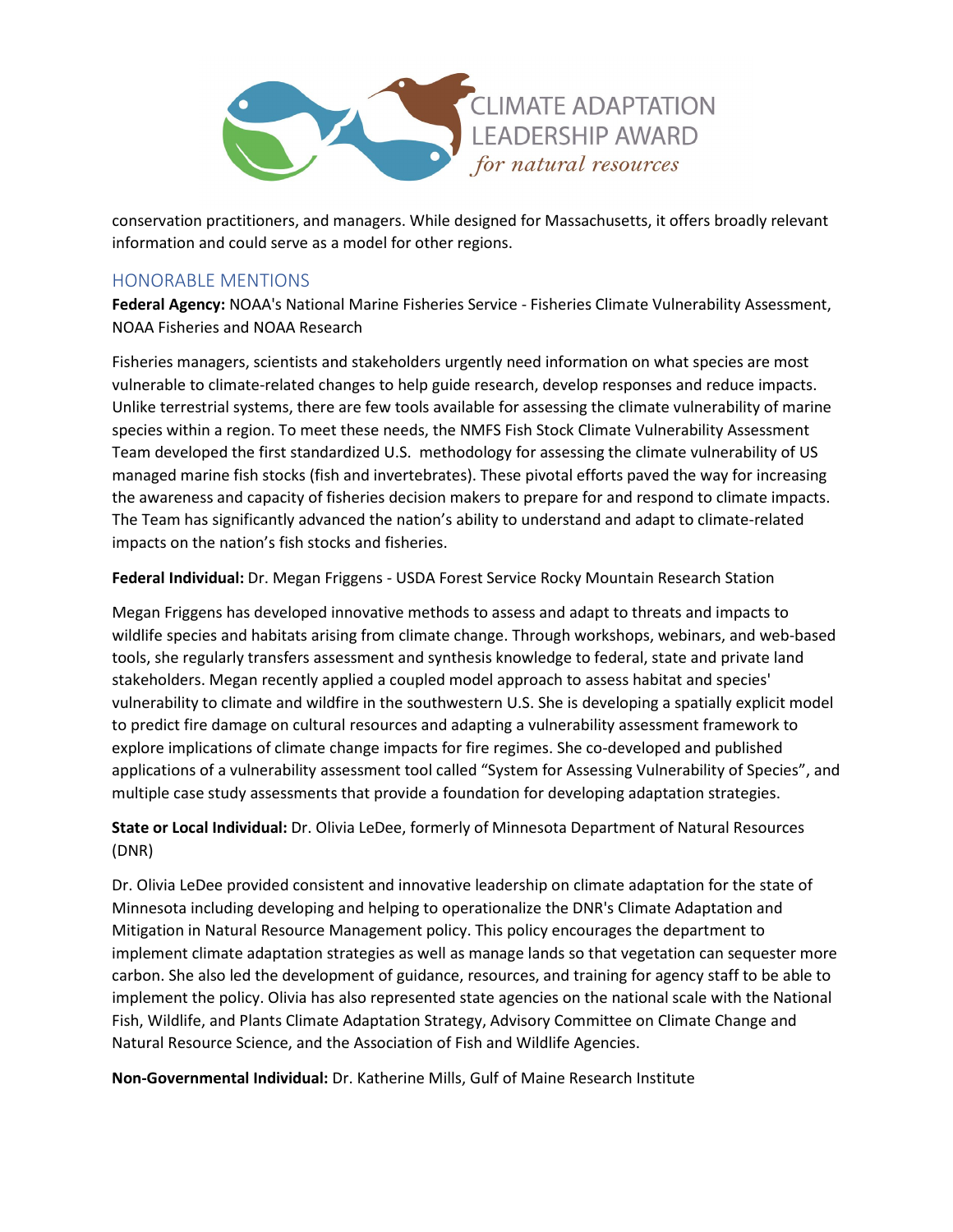

Dr. Mills is an international leader in the effort to understand how fish populations respond to climate change. Through her research, she has made fundamental contributions to understanding how temperature changes impact lobster, cod, and salmon. She also has a deep commitment to making science relevant to society. She currently leads a major effort to develop a framework to help fishermen and fishing communities make decisions based on expected changes in the species they depend upon. She is also working closely with Maine's lobster industry to develop forecast products for the nation's most valuable fishery.

**Broad Partnership:** Wind River Reservation Drought Preparedness Team - Wind River Reservation Office of the Tribal Water Engineer, with the National Drought Mitigation Center, High Plains Regional Climate Center, Department of the Interior's North Central Climate Science Center, Colorado State University, University of Nebraska, Lincoln, National Integrated Drought Information System, University of Wyoming EPSCoR, Wyoming State Climate Office, US Fish and Wildlife Service, Bureau of Indian Affairs, Western Water Assessment at UC-Boulder, Montana State University, Great Northern Landscape Conservation Cooperative, USDA Northern Plains Climate Hub.

This project has foundational partnerships with the Eastern Shoshone and Northern Arapaho tribes at Wind River Reservation (WRR), and over 15 government agencies and university partners. These partners work closely with the Wind River Office of the Tribal Water Engineer (TWE) and the Wind River Water Resources and Control Board, who are the leadership and decision-making authority on water management, to co-produce actionable science for drought preparedness. This includes: a tribal-driven social-ecological vulnerability assessment; co-production of drought and climate change-related information and decision-support tools; and community engagement in drought/climate science education that integrate local knowledge and multi-generational learning approaches to resource management.

# 2016

# **WINNERS**

## **Federal Agency:** Northern Institute of Applied Climate Science, U.S. Forest Service

The Northern Institute of Applied Climate Science (NIACS) exemplifies the value of bringing partners together to achieve results and foster climate change adaptation. As a highly collaborative institute chartered by public and private organizations and led by the U.S. Forest Service, NIACS includes federal and state agencies, tribes, non-governmental groups, universities, forest industry groups, and researchers in all aspects of its work. Some of its most notable achievements have been in developing vulnerability assessments and integrating the science from these assessments into forest planning processes and management activities in support of climate change adaptation. This work has taken place across large landscapes, such as the northern Great Lakes, the Central Appalachians, and New England, and been implemented in on-the-ground activities in diverse ownerships. NIACS has applied research related to climate change science, forest response, and management strategies for adaptation and transformed discussions within the forest management community about the impacts of climate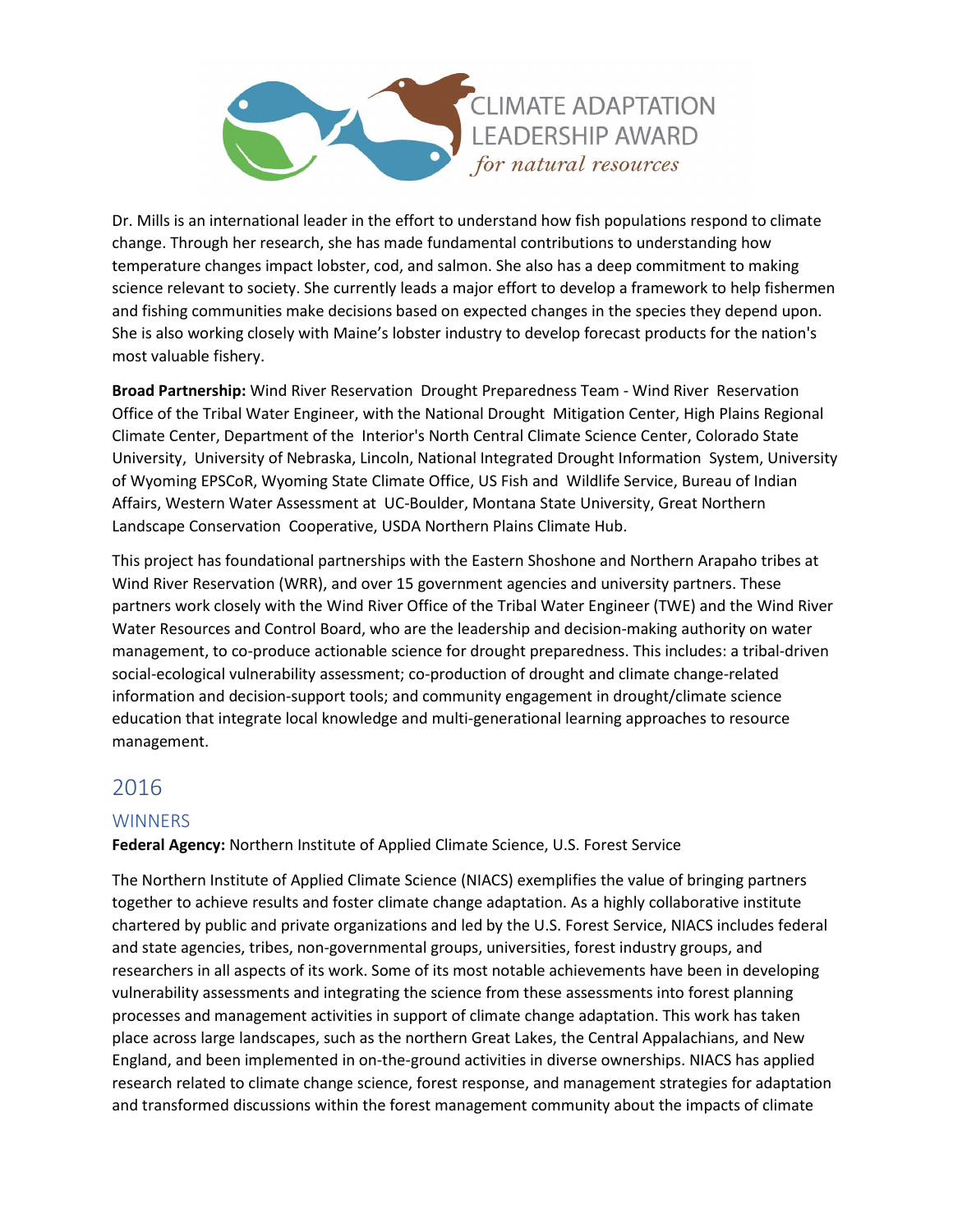

change across the Midwest and Northeastern U.S. An adaptation workbook and associated website, workshops, and trainings have given managers sound science and the tools to better and more proactively manage forests while taking climate vulnerability into consideration. Most importantly, the collaborative approach NIACS uses to bring scientists, resource managers, and decision makers together has supported climate-informed decision making that is grounded in the needs and perspectives of people who work and live with the land.

## **Federal Individual:** Dan Isaak, U.S. Forest Service, Boise, Idaho

Dan Isaak has integrated and leveraged data from multiple existing observational and monitoring networks across large geographic domains and developed state-of-the-art decision support tools to facilitate climate change vulnerability assessments and more efficient monitoring in forest streams. Mr. Isaak was extremely effective in ensuring that this new science was understood and used by numerous partners across hundreds of millions of acres of land in the western U.S. that encompass more than 1 million kilometers of streams. His thoughtful and practical insights have been critical to identifying priority actions and locations for increasing the conservation of aquatic species and habitats by implementing adaptation actions to reduce non-climatic stressors, such as migration barriers and land use impacts to streams.

#### **State or Local Agency:** Environmental Affairs Division, Seattle City Light, City of Seattle, Washington

Seattle City Light is committed to adapting the management of hydropower resources and regional fish and wildlife habitats to a changing climate. A new initiative supports collaborative research to increase the collective knowledge of impacts to water, fish, and wildlife resources. The initiative resulted in the creation of an adaptation plan that brought climate change information into long-term plans for hydropower resources and recovery of Endangered Species Act (ESA) listed species. Seattle City Light purchases, protects, and restores fish and wildlife habitat and is adapting this work to help ensure that the recovery and protection of ESA listed species can be achieved even with the stresses posed by climate change. Seattle City Light leads on climate adaptation in the hydropower industry, and wider energy sector, by initiating information exchange and collaboration with universities, other utilities, tribal governments, and resource management agencies.

**State or Local Individual:** John R. "Jack" Sullivan, Wisconsin Department of Natural Resources, Madison, Wisconsin

Jack Sullivan was instrumental in establishing Wisconsin's leading climate adaptation group, the Wisconsin Initiative on Climate Change Impacts (WICCI), a statewide network of individuals and more than 70 organizations from the Wisconsin Department of Natural Resources, University of Wisconsin, and various partner agencies and organizations around the state. As the director of the science program at the Wisconsin Department of Natural Resources, his leadership brought many different areas of natural resource research into focus and helped integrate this work into WICCI's first report that outlines specific climate change impacts and adaptation strategies for Wisconsin. Mr. Sullivan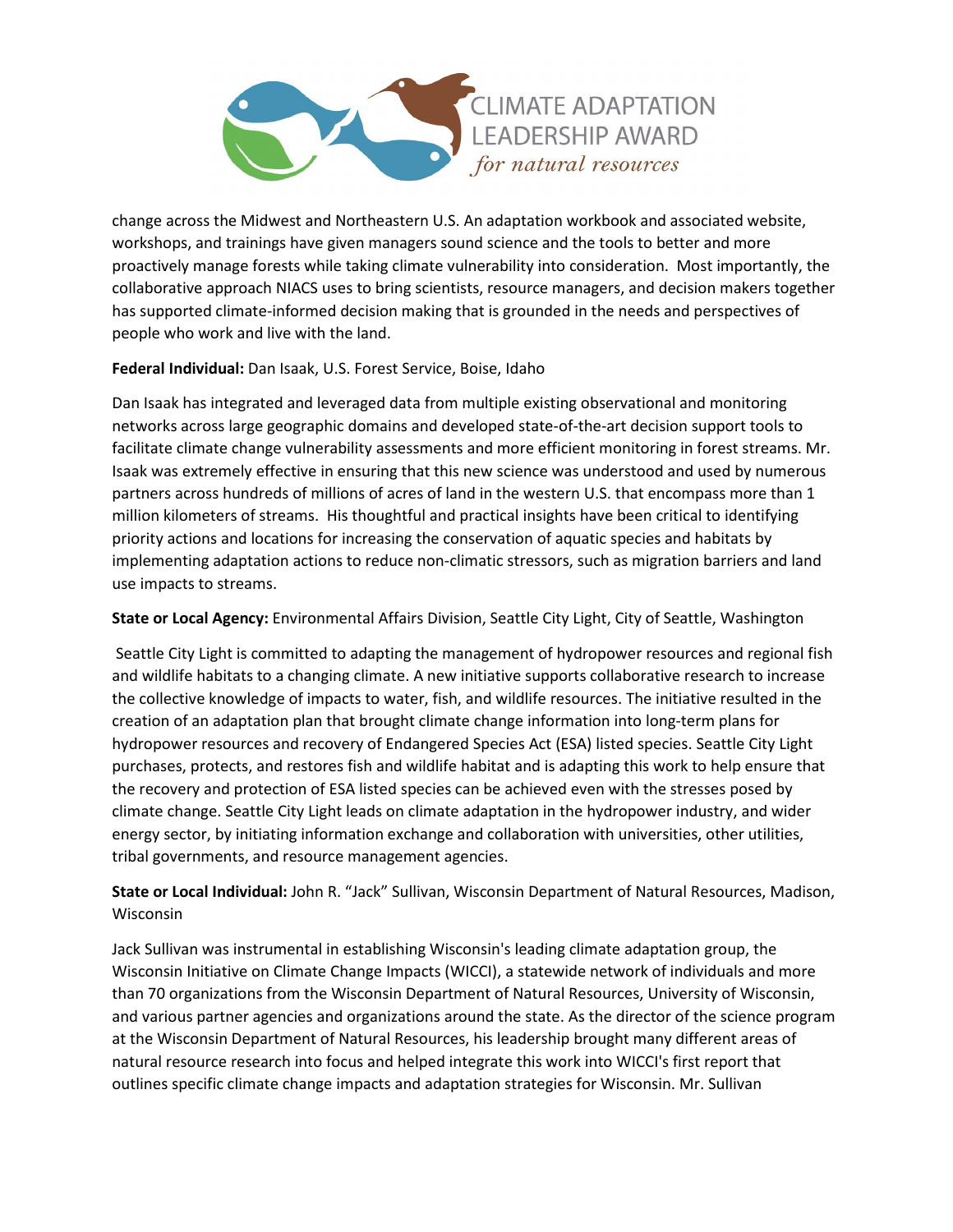

continuously led the charge to ensure the state's natural resource research program was an active partner both at the state level and the federal level to effect positive change.

**Tribal:** Swinomish Indian Tribal Community, La Conner, Washington

The Swinomish Indian Tribal Community Climate Change Initiative is a leader in climate adaptation. The Swinomish conducted assessments; developed plans; implemented on-the-ground adaptation; fostered partnerships; incorporated community members into planning; and developed tools for other tribal communities to use to conserve their own unique natural and cultural resources. This initiative and development of Indigenous Health Indicators has led climate actions along the Swinomish Reservation and neighboring areas. The beginning phases of the project developed a comprehensive Impact Assessment Technical Report and Climate Adaptation Plan, which enhanced knowledge and capacity of local land managers to understand and adapt to climate threats for the betterment of species, habitats and ecosystems. Additionally, the community education and outreach aspects of the project fostered knowledge and engagement from local community members.

## **Non-Governmental Organization:** National Wildlife Federation, Washington, DC

The National Wildlife Federation (NWF) has played a major role in advancing and promoting climate adaptation across the conservation community through: 1) raising awareness about the urgent need for climate adaptation by highlighting the impacts and consequences of climate change for fish and wildlife; 2) advancing the science and practice of adaptation by leading the development of widely-used adaptation guidance for conservation practitioners; and 3) promoting broad adoption of sound adaptation principles and practices through webinars, training courses, outreach to state wildlife agencies, advisory services, and on-the-ground adaptation projects. Collaboration has been a hallmark of NWF's approach to advancing the science and practice of climate adaptation, and this work was carried out with a wide array of partners, including federal, state, and local agencies, non-governmental organizations, professional societies, and academic institutions.

**Broad Partnership:** Roundtable on the Crown of the Continent, The State of Montana; British Columbia and Alberta, Canada

The Roundtable's Adaptive Management Initiative (AMI) is significant as an example of both accomplishing climate adaptation projects and demonstrating how an organization can catalyze and implement a landscape scale, collaborative approach. The goal of the AMI is to promote a culture of stewardship by finding common values, supporting community leadership, promoting shared learning, and seeking place-based solutions. The Roundtable is building a connected ecosystem-wide program that connects land managers from federal, state, nonprofit, and private entities; supporting on-theground projects that identify threats to the landscape and build resilience into natural and social processes; and respecting and building culture, community, and conservation.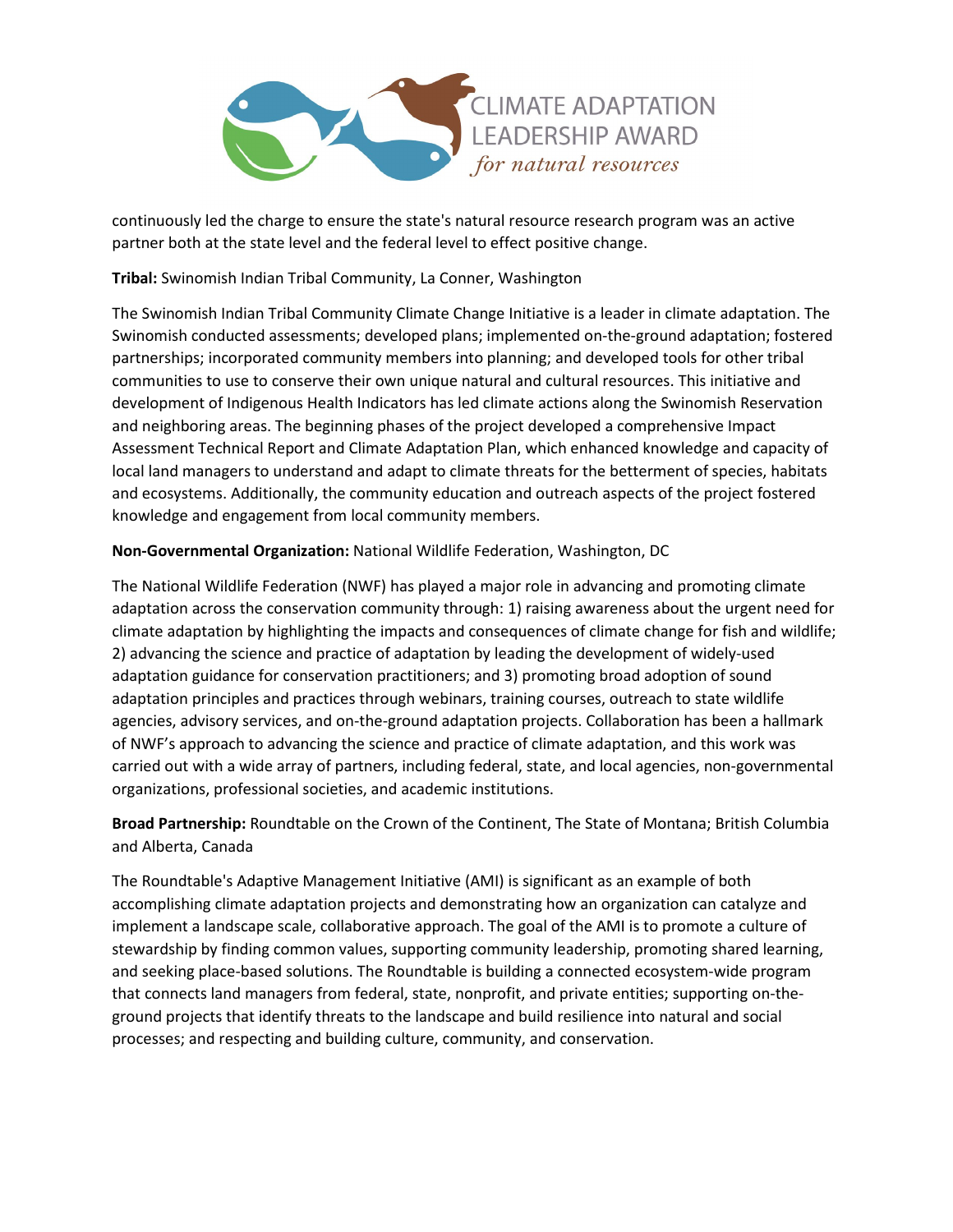

## HONORABLE MENTIONS

**Federal Agency:** U.S. Geological Survey National Climate Change and Wildlife Science Center & U.S. Department of the Interior Climate Science Centers, Reston, VA

The U.S. Geological Survey (USGS) National Climate Change and Wildlife Science Center (NCCWSC) and the eight regional U.S. Department of the Interior (DOI) Climate Science Centers (CSCs) collaborate with universities, resource management organizations, Tribes, and other partners to provide unbiased scientific data and tools that contribute to an understanding of the widespread impacts of climate change on fish, wildlife, ecosystems, and people.

**Federal Individual:** David L. Peterson, U.S. Forest Service, Seattle, WA

Dr. David Peterson is an irreplaceable source of knowledge about forest ecosystems and how they are affected by wildfire and climate change. His climate change adaptation guidebook and vulnerability assessments have provided a foundation for developing adaptation options that are mitigating the negative effects of climate change across millions of acres of forest in the western U.S.

**State or Local Agency**: Colorado Parks and Wildlife, Colorado Natural Heritage Program in collaboration with the Department of the Interior's North Central Climate Science Center Fort Collins, CO

Colorado Parks and Wildlife (CPW) worked with the Colorado Natural Heritage Program (CHNP) and the North Central Climate Science Center to ensure climate change was considered in the revision of Colorado's State Wildlife Action Plan. The collaboration used the best climate and habitat modeling knowledge and resources available and a high level of subject-expert involvement in the process.

**State or Local Individual:** Robert Glazer, Florida Fish and Wildlife Conservation Commission's Fish and Wildlife Research Institute, Marathon, Florida

Robert Glazer's work with the State of Florida and as Executive Director of the non-profit Gulf and Caribbean Fisheries Institute has been instrumental in reducing non-climate stressors on marine and coastal systems and developing capacity to address climate change within the management community of marine protected areas. His activities as Chair of the Monroe County Climate Change Advisory Committee have provided adaptation options for the Florida Keys including the adoption of a Climate Action Plan.

**Tribal:** Bad River Band of Lake Superior Tribe of Chippewa Indians, Odanah, Wisconsin

The Bad River Band of the Lake Superior Tribe of Chippewa Indians is working to understand how climate change is and will be affecting a manoomin (wild rice), a cold weather species of profound cultural significance to the Tribe. Knowledge gained will help the Tribe make management decisions that will most effectively protect and sustain manoomin and its aquatic habitat for the next seven generations.

**Non-Governmental Organization:** NatureServe, Arlington, Virginia